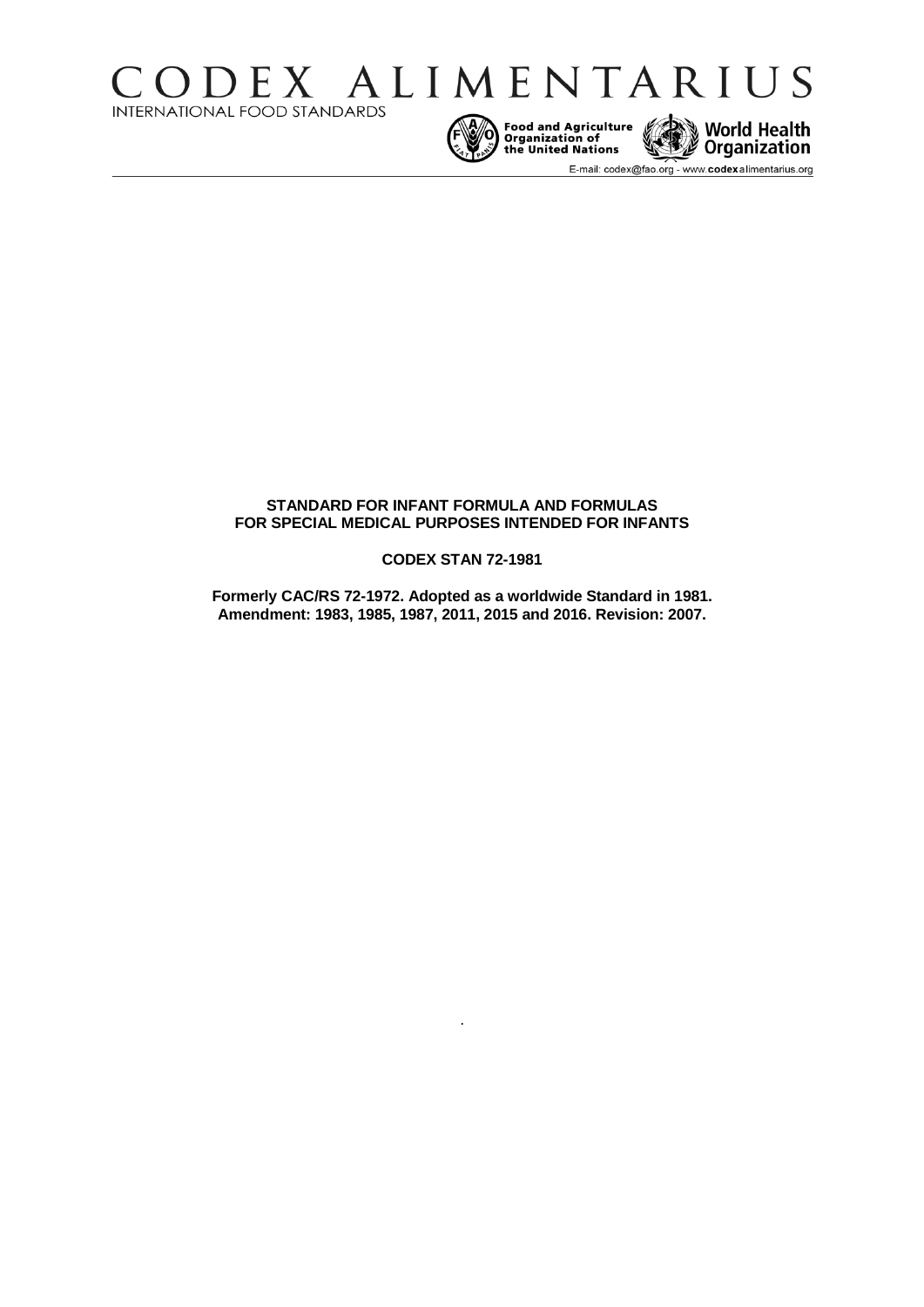# **SECTION A: STANDARD FOR INFANT FORMULA**

### **PREAMBLE**

This Standard is divided into two sections. Section A refers to Infant Formula, and Section B deals with Formulas for Special Medical Purposes Intended for Infants.

## **1. SCOPE**

- **1.1** This section of the Standard applies to infant formula in liquid or powdered form intended for use, where necessary, as a substitute for human milk in meeting the normal nutritional requirements of infants.
- **1.2** This section of the Standard contains compositional, quality and safety requirements for Infant Formula.
- **1.3** Only products that comply with the criteria laid down in the provisions of this section of this Standard would be accepted for marketing as infant formula. No product other than infant formula may be marketed or otherwise represented as suitable for satisfying by itself the nutritional requirements of normal healthy infants during the first months of life.
- **1.4** The application of this section of the Standard should take into account the recommendations made in the International Code of Marketing of Breast-milk Substitutes (1981), the Global Strategy for Infant and Young Child Feeding and World Health Assembly resolution WHA54.2 (2001).

## **2. DESCRIPTION**

### **2.1 Product Definition**

- **2.1.1** Infant formula means a breast-milk substitute specially manufactured to satisfy, by itself, the nutritional requirements of infants during the first months of life up to the introduction of appropriate complementary feeding.
- **2.1.2** The product is so processed by physical means only and so packaged as to prevent spoilage and contamination under all normal conditions of handling, storage and distribution in the country where the product is sold.

### **2.2 Other Definitions**

 $\overline{a}$ 

The term *infant* means a person not more than 12 months of age.

### **3. ESSENTIAL COMPOSITION AND QUALITY FACTORS**

### **3.1 Essential Composition**

- **3.1.1** Infant formula is a product based on milk of cows or other animals or a mixture thereof and/or other ingredients which have been proven to be suitable for infant feeding. The nutritional safety and adequacy of infant formula shall be scientifically demonstrated to support growth and development of infants. All ingredients and food additives shall be gluten-free.
- **3.1.2** Infant formula prepared ready for consumption in accordance with instructions of the manufacturer shall contain per 100 ml not less than 60 kcal (250 kJ) and not more than 70 kcal (295 kJ) of energy.
- **3.1.3** Infant formula prepared ready for consumption shall contain per 100 kcal (100 kJ) the following nutrients with the following minimum and maximum or guidance upper levels (GUL)<sup>1</sup>, as appropriate. The general principles for establishing these levels are identified in Annex II of this standard.

<sup>1</sup> Guidance upper levels are for nutrients without sufficient information for a science-based risk assessment. These levels are values derived on the basis of meeting nutritional requirements of infants and an established history of apparent safe use. They may be adjusted based on relevant scientific or technological progress. The purpose of the GULs is to provide guidance to manufacturers and they should not be interpreted as goal values. Nutrient contents in infant formulas should usually not exceed the GULs unless higher nutrient levels cannot be avoided due to high or variable contents in constituents of infant formulas or due to technological reasons. When a product type or form has ordinarily contained lower levels than the GULs, manufacturers should not increase levels of nutrients to approach the GULs.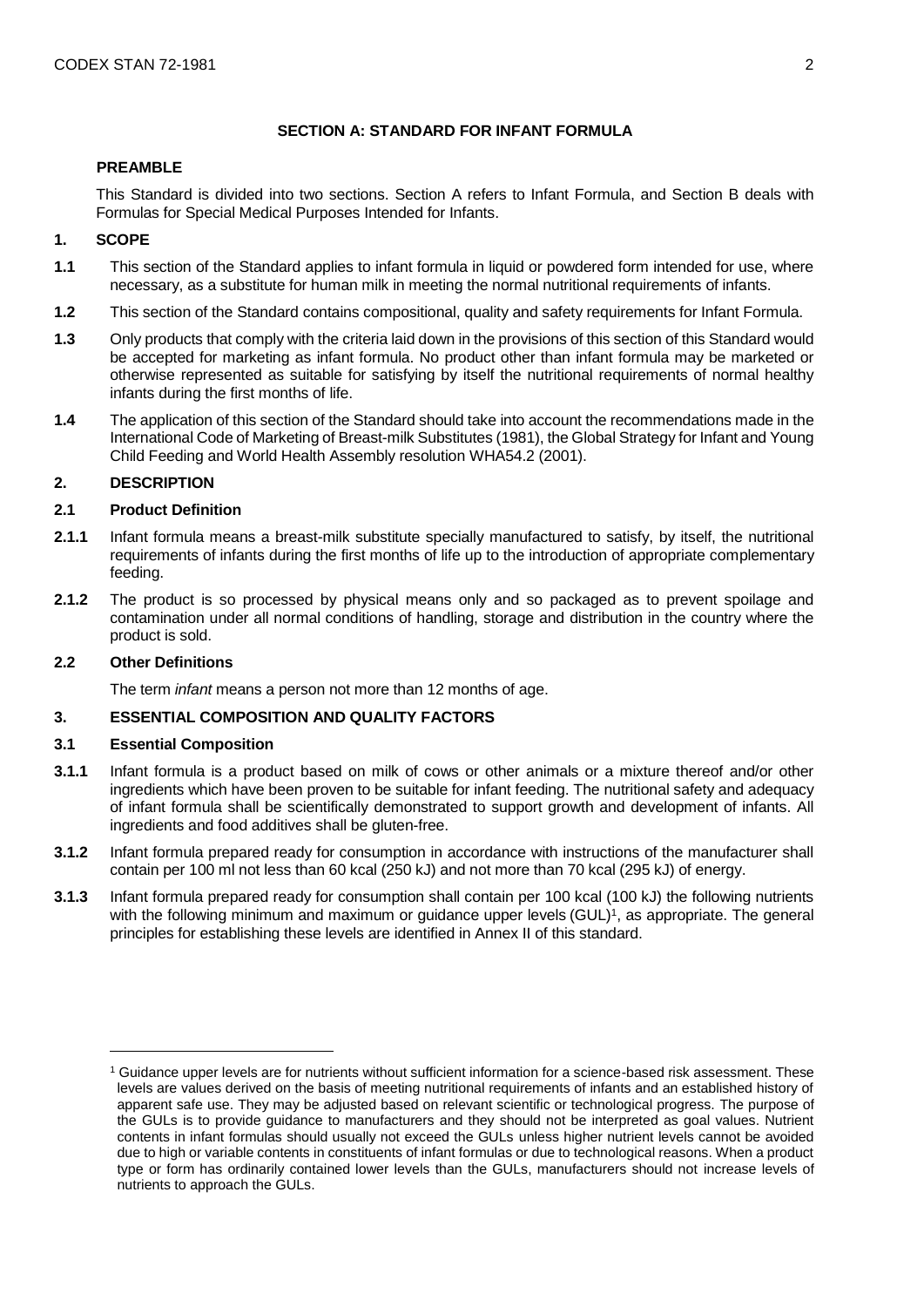#### **a) Protein2), 3), 4)**

| Unit       | <b>Minimum</b>    | Maximum | GUL            |
|------------|-------------------|---------|----------------|
| g/100 kcal | $(1 \times 5), 6$ | 3.0     | $\blacksquare$ |
| g/100 kJ   | $(0.45^{5}, 6)$   | 0.7     | ٠              |

 $^{2)}$  For the purpose of this standard, the calculation of the protein content of the final product prepared ready for consumption should be based on N x 6.25, unless a scientific justification is provided for the use of a different conversion factor for a particular product. The protein levels set in this standard are based on a nitrogen conversion factor of 6.25. The value of 6.38 is generally established as a specific factor appropriate for conversion of nitrogen to protein in other milk products, and the value of 5.71 as a specific factor for conversion of nitrogen to protein in other soy products.

- <sup>3)</sup> For an equal energy value the formula must contain an available quantity of each essential and semi-essential amino acid at least equal to that contained in the reference protein (breast-milk as defined in Annex I); nevertheless for calculation purposes, the concentrations of tyrosine and phenylalanine may be added together. The concentrations of methionine and cysteine may be added together if the ratio is less than 2:1; in the case that the ratio is between 2:1 and 3:1 the suitability of the formula has to be demonstrated by clinical testing.
- 4) Isolated amino acids may be added to Infant Formula only to improve its nutritional value for infants. Essential and semi-essential amino acids may be added to improve protein quality, only in amounts necessary for that purpose. Only L-forms of amino acids shall be used.
- 5) The minimum value applies to cows' milk protein. For infant formula based on non-cows' milk protein other minimum values may need to be applied. For infant formula based on soy protein isolate, a minimum value of 2.25 g/100 kcal (0.5 g/100 kJ) applies.
- 6) Infant formula based on non-hydrolysed milk protein containing less than 2 g protein/ 100 kcal and infant formula based on hydrolysed protein containing less than 2.25 g protein/ 100 kcal should be clinically evaluated.

#### **b) Lipids**

### **Total fat 7, 8)**

| Unit       | <b>Minimum</b> | <b>Maximum</b> | GUL             |
|------------|----------------|----------------|-----------------|
| g/100 kcal | 4.4            | 6.0            | $\qquad \qquad$ |
| g/100 kJ   | 1.05           | 1.4            | $\blacksquare$  |

 $7)$  Commercially hydrogenated oils and fats shall not be used in infant formula.

<sup>8)</sup> Lauric and myristic acids are constituents of fats, but combined shall not exceed 20% of total fatty acids. The content of trans fatty acids shall not exceed 3 % of total fatty acids. Trans fatty acids are endogenous components of milk fat. The acceptance of up to 3% of trans fatty acids is intended to allow for the use of milk fat in infant formulae. The erucic acid content shall not exceed 1% of total fatty acids. The total content of phospholipids should not exceed 300 mg/100 kcal (72 mg/100 kJ).

#### **Linoleic acid**

| Unit        | <b>Minimum</b> | Maximum                  | GUL   |
|-------------|----------------|--------------------------|-------|
| mg/100 kcal | 300            | $\overline{\phantom{0}}$ | 1 400 |
| mg/100 kJ   | 70             | ۰                        | 330   |

#### **α-Linolenic acid**

| Unit        | <b>Minimum</b> | <b>Maximum</b> | GUL                      |
|-------------|----------------|----------------|--------------------------|
| mg/100 kcal | 50             | $N.S.^*$       | -                        |
| mg/100 kJ   | 12             | N.S.           | $\overline{\phantom{0}}$ |

\*N.S. = not specified

### **Ratio linoleic/ α-linolenic acid**

| <b>Min</b> | <b>Max</b> |
|------------|------------|
| 5.4        | <b>E.4</b> |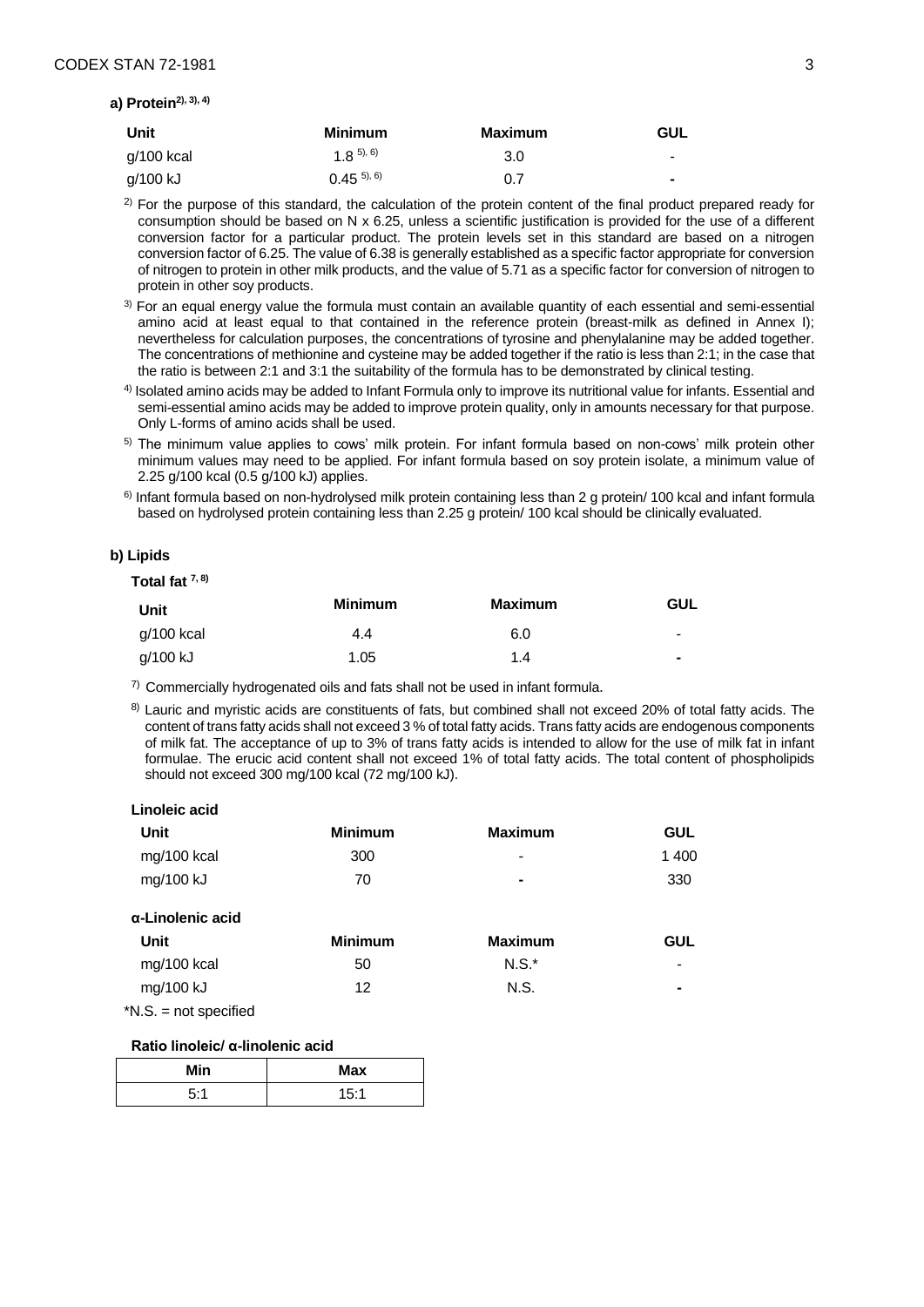#### **c) Carbohydrates**

#### **Total carbohydrates9)**

| <b>Unit</b> | <b>Minimum</b> | <b>Maximum</b> | <b>GUL</b>               |
|-------------|----------------|----------------|--------------------------|
| g/100 kcal  | 9.0            | 14.0           | $\overline{\phantom{0}}$ |
| g/100 kJ    | 2.2            | 3.3            | ۰                        |

9) Lactose and glucose polymers should be the preferred carbohydrates in formula based on cows' milk protein and hydrolysed protein. Only precooked and/or gelatinised starches gluten-free by nature may be added to Infant Formula up to 30% of total carbohydrates and up to 2 g/100 ml.

Sucrose, unless needed, and the addition of fructose as an ingredient should be avoided in infant formula, because of potential life-threatening symptoms in young infants with unrecognised hereditary fructose intolerance.

#### **d) Vitamins**

**Vitamin A** 

| Unit                                | <b>Minimum</b> | Maximum | <b>GUL</b>               |
|-------------------------------------|----------------|---------|--------------------------|
| $\mu$ g RE <sup>10)</sup> /100 kcal | 60             | 180     | $\overline{\phantom{0}}$ |
| µg RE10)/100 kJ                     | 14             | 43      | $\overline{\phantom{0}}$ |
|                                     |                |         |                          |

 $10)$  expressed as retinol equivalents (RE).

1  $\mu$ g RE = 3.33 IU Vitamin A = 1  $\mu$ g all-trans retinol. Retinol contents shall be provided by preformed retinol, while any contents of carotenoids should not be included in the calculation and declaration of vitamin A activity.

#### **Vitamin D<sup>3</sup>**

| Unit                                             | Minimum | Maximum | <b>GUL</b>     |
|--------------------------------------------------|---------|---------|----------------|
| $\mu$ g <sup>11)</sup> /100 kcal                 |         | 2.5     | $\blacksquare$ |
| µg <sup>11)</sup> /100 kJ                        | 0.25    | 0.6     | -              |
| 1) Calciforol 1 un calciforol — 40 II Lyitamin D |         |         |                |

<sup>11)</sup> Calciferol. 1 µg calciferol = 40 IU vitamin D

#### **Vitamin E**

| Unit                           | Minimum       | Maximum                  | GUL |
|--------------------------------|---------------|--------------------------|-----|
| mg α-TE12)/100 kcal            | $0.5^{13}$    | $\overline{\phantom{a}}$ | 5   |
| mg α-TE <sup>12)</sup> /100 kJ | $(1.12^{13})$ | -                        | 12  |

<sup>12)</sup> 1 mg α-TE (alpha-tocopherol equivalent) = 1 mg d-α-tocopherol

<sup>13)</sup> Vitamin E content shall be at least 0.5 mg α-TE per g PUFA, using the following factors of equivalence to adapt the minimal vitamin E content to the number of fatty acid double bonds in the formula: 0.5 mg -TE/g linoleic acid (18:2 n-6); 0.75 α-TE/g α-linolenic acid (18:3 n-3); 1.0 mg α-TE/g arachidonic acid (20:4 n-6); 1.25 mg α-TE/g eicosapentaenoic acid (20:5 n-3); 1.5 mg α-TE/g docosahexaenoic acid (22:6 n-3).

| Vitamin K         |                |                              |            |
|-------------------|----------------|------------------------------|------------|
| <b>Unit</b>       | <b>Minimum</b> | <b>Maximum</b>               | <b>GUL</b> |
| µg/100 kcal       | 4              | $\qquad \qquad \blacksquare$ | 27         |
| µg/100 kJ         | 1              |                              | 6.5        |
| <b>Thiamin</b>    |                |                              |            |
| <b>Unit</b>       | <b>Minimum</b> | <b>Maximum</b>               | <b>GUL</b> |
| $\mu$ g/100 kcal  | 60             |                              | 300        |
| µg/100 kJ         | 14             | $\blacksquare$               | 72         |
| <b>Riboflavin</b> |                |                              |            |
| Unit              | <b>Minimum</b> | <b>Maximum</b>               | <b>GUL</b> |
| µg/100 kcal       | 80             | -                            | 500        |
| µg/100 kJ         | 19             |                              | 119        |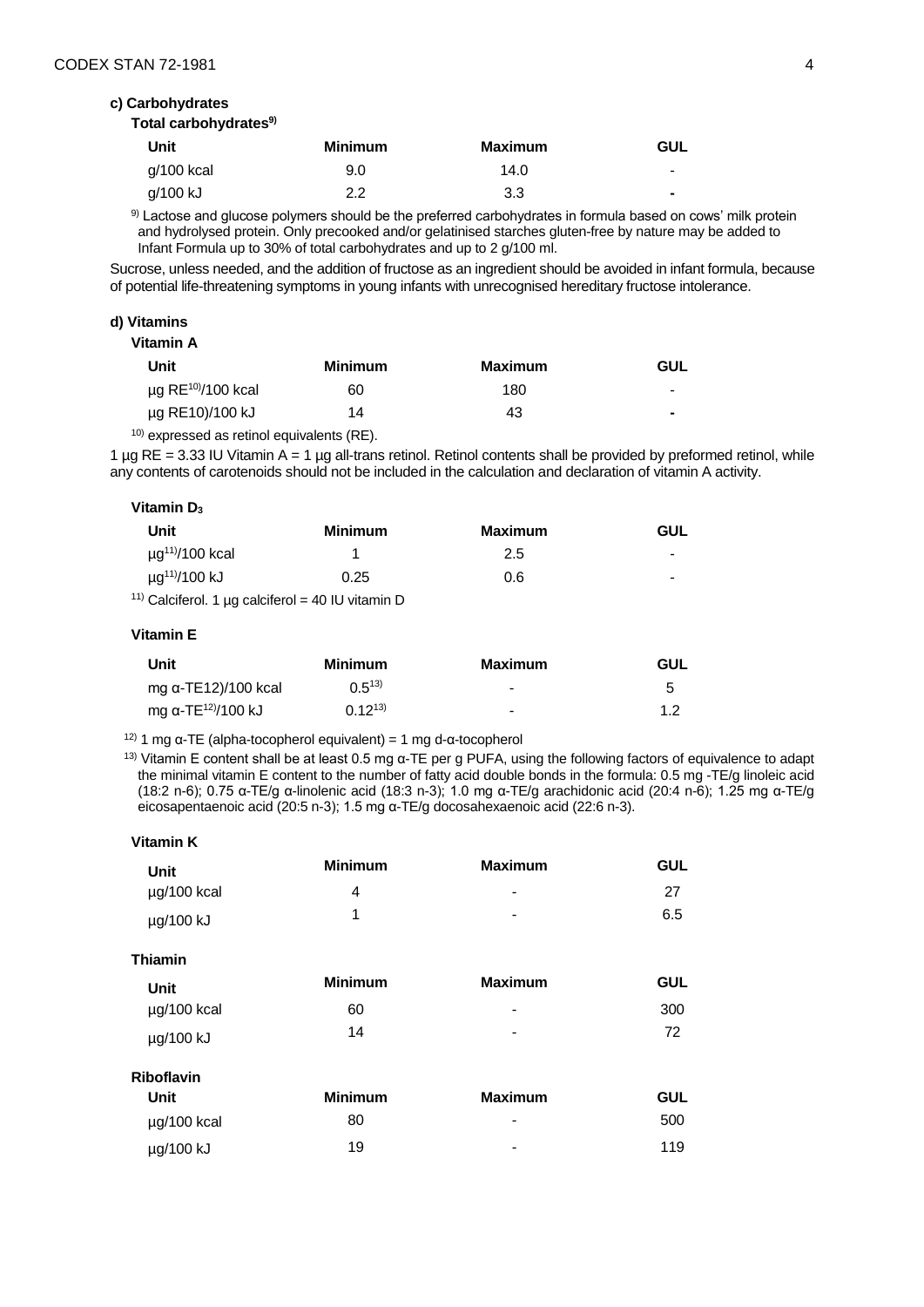| Niacin $14$ )                                     |                |                          |                 |
|---------------------------------------------------|----------------|--------------------------|-----------------|
| <b>Unit</b>                                       | <b>Minimum</b> | <b>Maximum</b>           | <b>GUL</b>      |
| µg/100 kcal                                       | 300            | $\blacksquare$           | 1 500           |
| µg/100 kJ                                         | 70             |                          | 360             |
| <sup>14)</sup> Niacin refers to preformed niacin. |                |                          |                 |
| Vitamin B <sub>6</sub>                            |                |                          |                 |
| Unit                                              | <b>Minimum</b> | <b>Maximum</b>           | <b>GUL</b>      |
| µg/100 kcal                                       | 35             | $\blacksquare$           | 175             |
| µg/100 kJ                                         | 8.5            | $\blacksquare$           | 45              |
| Vitamin B <sub>12</sub>                           |                |                          |                 |
| <b>Unit</b>                                       | <b>Minimum</b> | <b>Maximum</b>           | <b>GUL</b>      |
| µg/100 kcal                                       | 0.1            | $\blacksquare$           | 1.5             |
| µg/100 kJ                                         | 0.025          |                          | 0.36            |
| <b>Pantothenic acid</b>                           |                |                          |                 |
| <b>Unit</b>                                       | <b>Minimum</b> | <b>Maximum</b>           | <b>GUL</b>      |
| µg/100 kcal                                       | 400            | $\overline{\phantom{a}}$ | 2 0 0 0         |
| µg/100 kJ                                         | 96             |                          | 478             |
| <b>Folic acid</b>                                 |                |                          |                 |
| <b>Unit</b>                                       | <b>Minimum</b> | <b>Maximum</b>           | <b>GUL</b>      |
| µg/100 kcal                                       | 10             |                          | 50              |
| µg/100 kJ                                         | 2.5            |                          | 12 <sup>2</sup> |
| Vitamin $C^{15}$                                  |                |                          |                 |
| <b>Unit</b>                                       | <b>Minimum</b> | <b>Maximum</b>           | <b>GUL</b>      |
| mg/100 kcal                                       | 10             |                          | $70^{16}$       |
| mg/100 kJ                                         | 2.5            |                          | $17^{16}$       |

15) Expressed as ascorbic acid

16) This GUL has been set to account for possible high losses over shelf-life in liquid formulas; for powdered products lower upper levels should be aimed for.

**Biotin** 

| Unit        | <b>Minimum</b> | <b>Maximum</b>           | GUL |
|-------------|----------------|--------------------------|-----|
| µg/100 kcal | 1.5            | $\overline{\phantom{0}}$ | 10  |
| µg/100 kJ   | 0.4            | $\blacksquare$           | 2.4 |

# **e) Minerals and Trace Elements**

**Iron**

| Unit        | <b>Minimum</b> | <b>Maximum</b>  | GUL <sup>17</sup>        |
|-------------|----------------|-----------------|--------------------------|
| mg/100 kcal | 0.45           | $\qquad \qquad$ | $\overline{\phantom{0}}$ |
| mg/100 kJ   | 0.1            | $\qquad \qquad$ | $\blacksquare$           |

17) Levels may need to be determined by national authorities.

### **Calcium**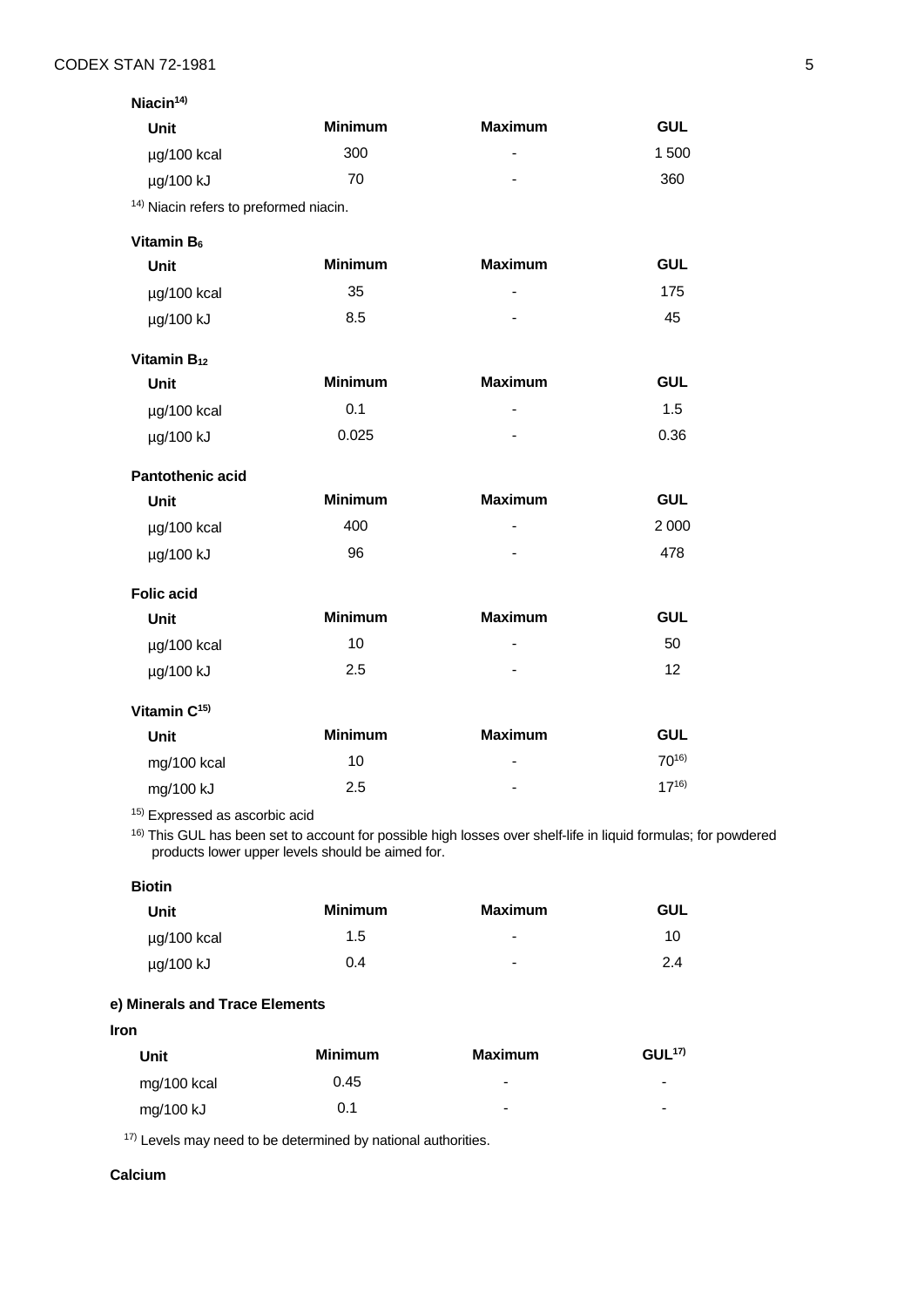| Unit        | <b>Minimum</b> | <b>Maximum</b>           | <b>GUL</b> |
|-------------|----------------|--------------------------|------------|
| mg/100 kcal | 50             | $\overline{\phantom{0}}$ | 140        |
| mg/100 kJ   | 12             | $\overline{\phantom{0}}$ | 35         |

# **Phosphorus**

| Unit        | <b>Minimum</b> | <b>Maximum</b>           | <b>GUL</b> |
|-------------|----------------|--------------------------|------------|
| mg/100 kcal | 25             | $\overline{\phantom{0}}$ | $100^{18}$ |
| mg/100 kJ   | 6              | $\overline{\phantom{0}}$ | $24^{18}$  |

18) This GUL should accommodate higher needs with soy formula.

# **Ratio calcium/ phosphorus**

| Min                | <b>Max</b> |
|--------------------|------------|
| $1 - 1$<br>$\cdot$ | 0.1        |

# **Magnesium**

| Unit        | <b>Minimum</b> | <b>Maximum</b> | <b>GUL</b> |
|-------------|----------------|----------------|------------|
| mg/100 kcal | 5              | $\blacksquare$ | 15         |
| mg/100 kJ   | 1.2            | $\blacksquare$ | 3.6        |

# **Sodium**

| Unit        | <b>Minimum</b> | <b>Maximum</b> | GUL                      |
|-------------|----------------|----------------|--------------------------|
| mg/100 kcal | 20             | 60             | $\overline{\phantom{0}}$ |
| mg/100 kJ   | 5              | 14             | $\overline{\phantom{a}}$ |

| <b>Minimum</b> | <b>Maximum</b> | <b>GUL</b> |
|----------------|----------------|------------|
| 50             | 160            | -          |
| 12             | 38             | -          |
|                |                |            |

| <b>Potassium</b> |                |                |                          |
|------------------|----------------|----------------|--------------------------|
| Unit             | <b>Minimum</b> | <b>Maximum</b> | <b>GUL</b>               |
| mg/100 kcal      | 60             | 180            | $\overline{\phantom{a}}$ |
| mg/100 kJ        | 14             | 43             | -                        |

| <b>Manganese</b> |                |                |            |
|------------------|----------------|----------------|------------|
| <b>Unit</b>      | <b>Minimum</b> | <b>Maximum</b> | <b>GUL</b> |
| $\mu$ g/100 kcal | 1              | $\blacksquare$ | 100        |
| µg/100 kJ        | 0.25           | $\blacksquare$ | 24         |
| <b>lodine</b>    |                |                |            |
| Unit             | <b>Minimum</b> | <b>Maximum</b> | <b>GUL</b> |
| $\mu$ g/100 kcal | 10             | $\blacksquare$ | 60         |
| μg/100 kJ        | 2.5            | $\,$           | 14         |

**Selenium**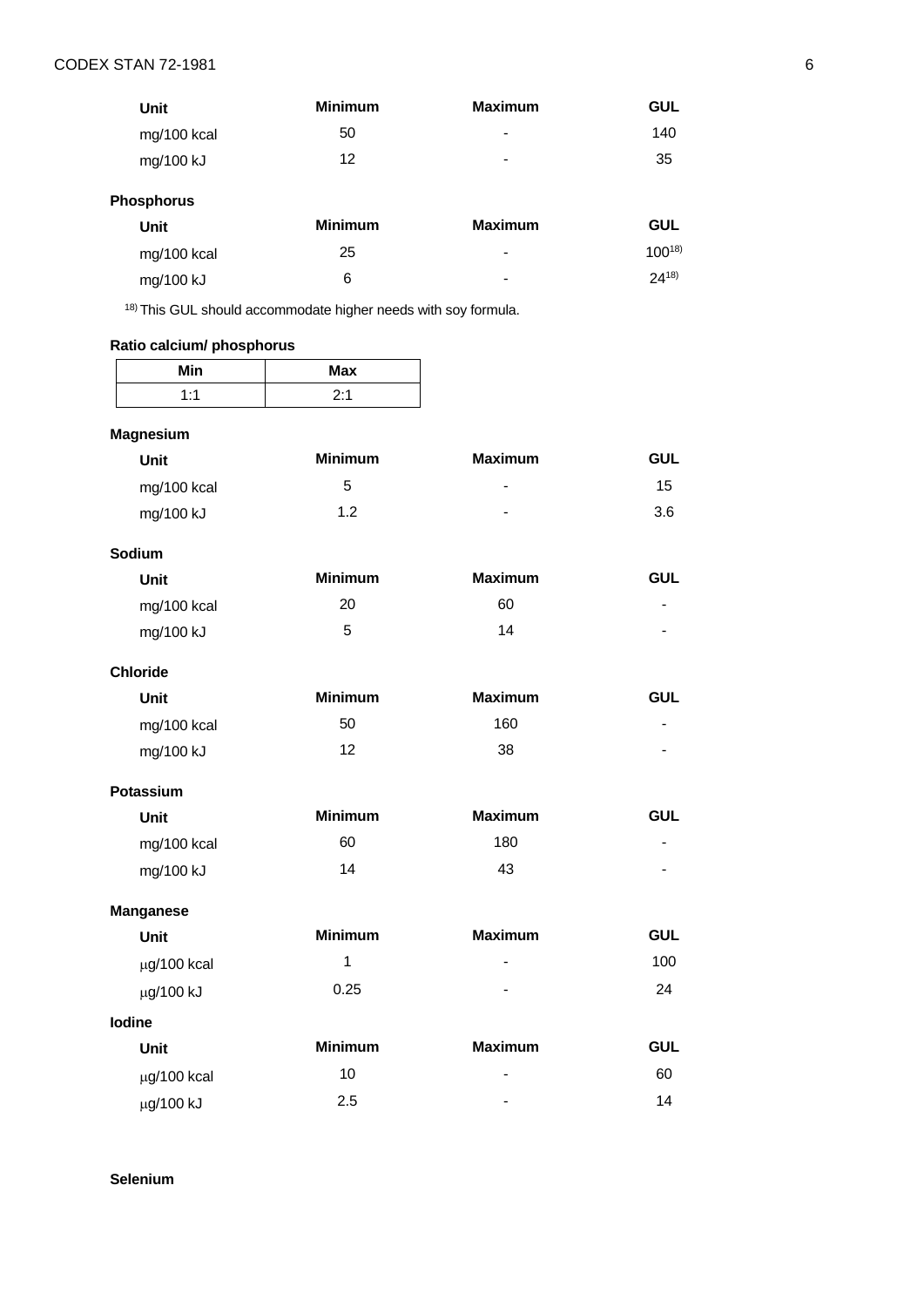| Unit             | <b>Minimum</b> | <b>Maximum</b>  | <b>GUL</b> |
|------------------|----------------|-----------------|------------|
| $\mu$ g/100 kcal | 1              | $\blacksquare$  | 9          |
| µg/100 kJ        | 0.24           | $\blacksquare$  | 2.2        |
| Copper $19$      |                |                 |            |
| <b>Unit</b>      | <b>Minimum</b> | <b>Maximum</b>  | <b>GUL</b> |
| $\mu$ g/100 kcal | 35             | $\qquad \qquad$ | 120        |
| µg/100 kJ        | 8.5            |                 | 29         |

19) Adjustment may be needed in these levels for infant formula made in regions with a high content of copper in the water supply.

## **Zinc**

| Unit        | <b>Minimum</b> | <b>Maximum</b> | GUL  |
|-------------|----------------|----------------|------|
| mg/100 kcal | 0.5            | $\blacksquare$ | 1.5  |
| mg/100 kJ   | 0.12           | $\blacksquare$ | 0.36 |

#### **f) Other Substances**

| <b>Unit</b> | <b>Minimum</b> | <b>Maximum</b> | <b>GUL</b> |
|-------------|----------------|----------------|------------|
| mg/100 kcal | 7              | $\blacksquare$ | 50         |
| mg/100 kJ   | 1.7            | $\blacksquare$ | 12         |

| <b>Minimum</b> | <b>Maximum</b> | <b>GUL</b> |
|----------------|----------------|------------|
| 4              | ٠              | 40         |
| 1              | $\blacksquare$ | 9.5        |
|                |                |            |
| <b>Minimum</b> | <b>Maximum</b> | <b>GUL</b> |
| 1.2            | N.S.           | -          |
| 0.3            | N.S.           | -          |
|                |                |            |

### **3.2 Optional ingredients**

- **3.2.1** In addition to the compositional requirements listed under 3.1.3, other ingredients may be added in order to provide substances ordinarily found in human milk and to ensure that the formulation is suitable as the sole source of nutrition for the infant or to provide other benefits that are similar to outcomes of populations of breastfed babies.
- **3.2.2** The suitability for the particular nutritional uses of infants and the safety of these substances shall be scientifically demonstrated. The formula shall contain sufficient amounts of these substances to achieve the intended effect, taking into account levels in human milk.
- **3.2.3** The following substances may be added in conformity with national legislation, in which case their content per 100 kcal (100 kJ) in the Infant Formula ready for consumption shall not exceed:

**Taurine**

| Unit        | <b>Minimum</b> | Maximum | GUL                      |
|-------------|----------------|---------|--------------------------|
| mg/100 kcal | -              | 12      | $\overline{\phantom{a}}$ |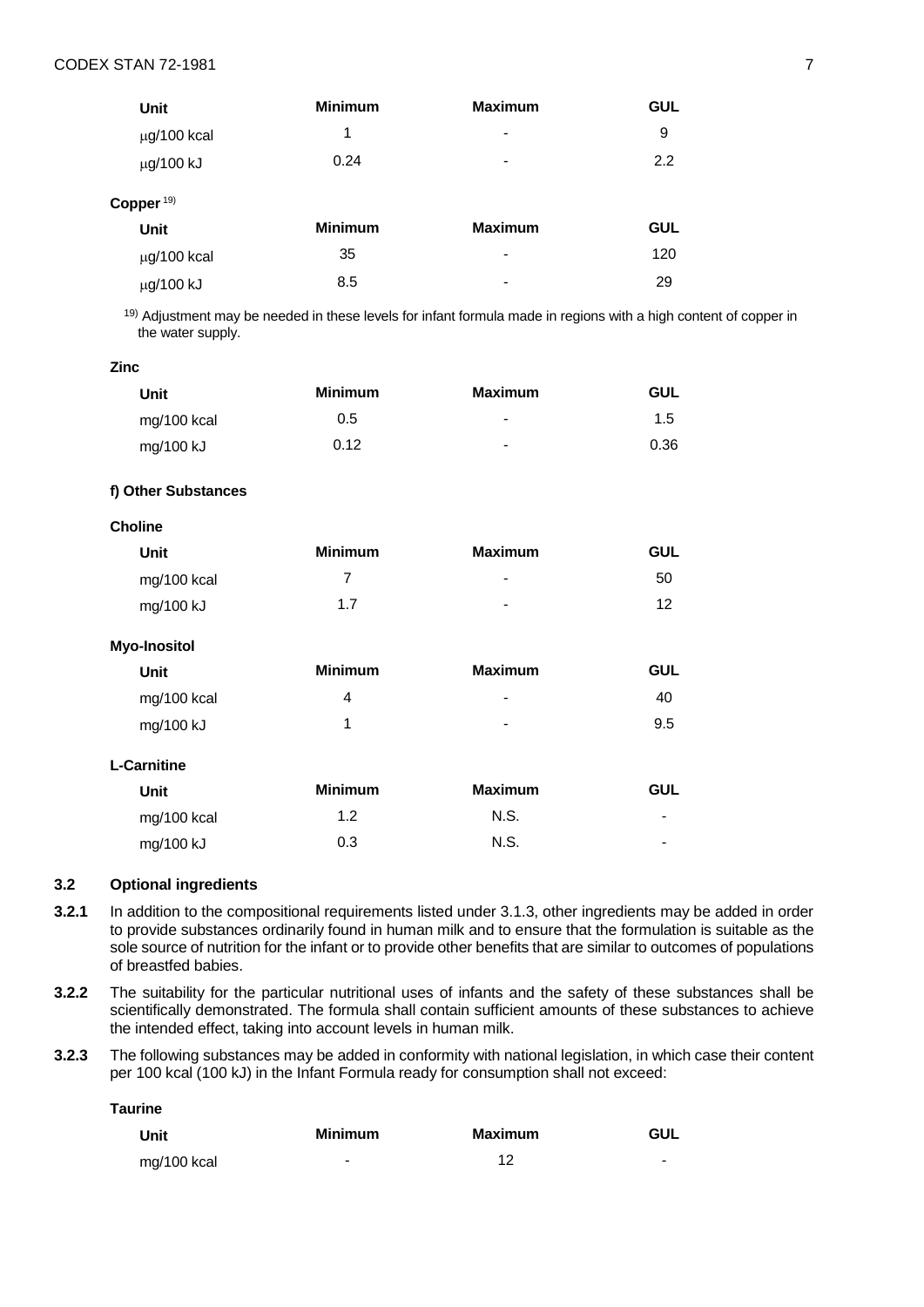# **Total nucleotides**

Levels may need to be determined by national authorities.

| Docosahexaenoic Acid <sup>20)</sup> |  |
|-------------------------------------|--|
|-------------------------------------|--|

| Unit             | <b>Minimum</b> | <b>Maximum</b>           | GUL |
|------------------|----------------|--------------------------|-----|
| % of fatty acids | -              | $\overline{\phantom{a}}$ | 0.5 |

20) If docosahexaenoic acid (22:6 n-3) is added to infant formula, arachidonic acid (20:4 n-6) contents should reach at least the same concentration as DHA. The content of eicosapentaenoic acid (20:5 n-3), which can occur in sources of LC-PUFA, should not exceed the content of docosahexaenoic acid. National authorities may deviate from the above conditions, as appropriate for the nutritional needs.

**3.2.4** Only L(+)lactic acid producing cultures may be used.

## **3.3** Fluoride

Fluoride should not be added to infant formula. In any case its level should not exceed 100 µg /100 kcal (24µg/100 kJ) in infant formula prepared ready for consumption as recommended by the manufacturer.

**3.4** Vitamin Compounds and Mineral Salts

Vitamins and minerals added in accordance with Section 3.1.3 (d and e) and other nutrients added in accordance with 3.2.1 should be selected from the **Advisory Lists of Mineral Salts and Vitamin Compounds** [for Use in Foods for Infants and Children \(CAC/GL 10-1979\).](https://workspace.fao.org/sites/codex/Meetings/Forms/Codex%20Meeting/docsethomepage.aspx?RootFolder=%2Fsites%2Fcodex%2FMeetings%2FCX%2D712%2D48%2FWorking%20Document&FolderCTID=0x0120006747262DF499DF4682318F79B77A3D7E&View=%7B9A4927B7%2D091A%2D46EB%2DBA75%2D735E7AA2FFFB%7Dhttp://www.fao.org/fao-who-codexalimentarius/sh-proxy/en/?lnk=1&url=https%253A%252F%252Fworkspace.fao.org%252Fsites%252Fcodex%252FStandards%252FCAC%2BGL%2B10-1979%252FCXG_010e_2015.pdf)

**3.5** Consistency and Particle Size

When prepared according to the label directions for use, the product shall be free of lumps and of large coarse particles and suitable for adequate feeding of young infants.

**3.6** Purity Requirements

All ingredients shall be clean, of good quality, safe and suitable for ingestion by infants. They shall conform with their normal quality requirements, such as colour, flavour and odour.

**3.7** Specific Prohibitions

The product and its component shall not have been treated by ionizing irradiation.

### **4. FOOD ADDITIVES**

Only the food additives listed in this Section or in the *[Advisory List of Mineral Salts and](http://www.fao.org/fao-who-codexalimentarius/sh-proxy/en/?lnk=1&url=https%253A%252F%252Fworkspace.fao.org%252Fsites%252Fcodex%252FStandards%252FCAC%2BGL%2B10-1979%252FCXG_010e_2015.pdf) Vitamin Compounds [for Use in Foods for Infants and Children](http://www.fao.org/fao-who-codexalimentarius/sh-proxy/en/?lnk=1&url=https%253A%252F%252Fworkspace.fao.org%252Fsites%252Fcodex%252FStandards%252FCAC%2BGL%2B10-1979%252FCXG_010e_2015.pdf)* (CAC/GL 10-1979) may be present in the foods described in section 2.1 of this Standard, as a result of carry-over from a raw material or other ingredient (including food additive) used to produce the food, subject to the following conditions:

- a) The amount of the food additive in the raw materials or other ingredients (including food additives) does not exceed the maximum level specified; and
- b) The food into which the food additive is carried over does not contain the food additive in greater quantity than would be introduced by the use of the raw materials or ingredients under good manufacturing practice, consistent with the provisions on carry-over in the Preamble of the *[General Standard for Food Additives](http://www.fao.org/fao-who-codexalimentarius/sh-proxy/en/?lnk=1&url=https%253A%252F%252Fworkspace.fao.org%252Fsites%252Fcodex%252FStandards%252FCODEX%2BSTAN%2B192-1995%252FCXS_192e.pdf)* (CODEX STAN 192-1995).

The following food additives are acceptable for use in the preparation of infant formula, as described in Section 2.1 of this Standard (in 100 ml of product, ready for consumption prepared following manufacturer's instructions, unless otherwise indicated):

| <b>INS</b>     | <b>Additive</b>                  | Maximum level in 100 ml of the product ready for<br>consumption |
|----------------|----------------------------------|-----------------------------------------------------------------|
| 4.1 Thickeners |                                  |                                                                 |
| 412            | Guar gum                         | 0.1 g in liquid formulas containing hydrolysed protein          |
| 410            | Carob bean gum (Locust bean gum) | 0.1 g in all types of infant formula                            |
| 1412           | Distarch phosphate               |                                                                 |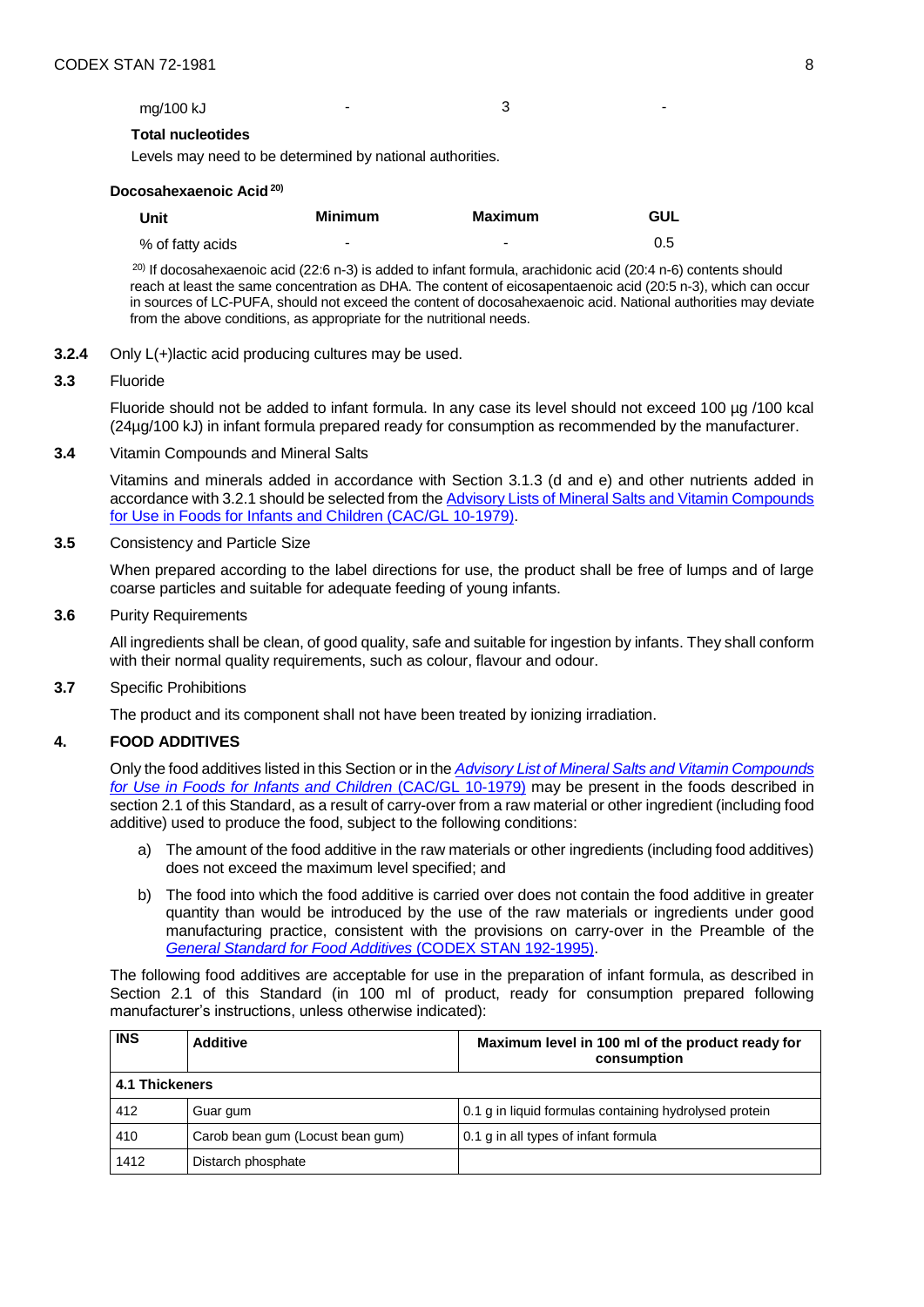| <b>INS</b>             | <b>Additive</b>                          | Maximum level in 100 ml of the product ready for<br>consumption                                                                                       |  |  |  |  |  |  |
|------------------------|------------------------------------------|-------------------------------------------------------------------------------------------------------------------------------------------------------|--|--|--|--|--|--|
| 1414                   | Acetylated distarch phosphate            | 0.5 g singly or in combination in soy-based infant formula                                                                                            |  |  |  |  |  |  |
| 1413                   | Phosphated distarch phosphate            | only<br>2.5 g singly or in combination in hydrolyzed protein and/or                                                                                   |  |  |  |  |  |  |
| 1440                   | Hydroxypropyl starch                     | amino acid based infant formula only                                                                                                                  |  |  |  |  |  |  |
| 407                    | Carrageenan                              | 0.03 g in regular milk-and soy-based liquid infant formula only<br>0.1 g in hydrolysed protein- and/or amino acid based liquid<br>infant formula only |  |  |  |  |  |  |
| 1450                   | Starch sodium octenyl succinate          | 2 g in hydrolyzed protein and/or amino acid based infant<br>formula only                                                                              |  |  |  |  |  |  |
| <b>4.2 Emulsifiers</b> |                                          |                                                                                                                                                       |  |  |  |  |  |  |
| 322                    | Lecithins                                | 0.5 g in all types of infant formula <sup>21)</sup>                                                                                                   |  |  |  |  |  |  |
| 471                    | Mono- and diglycerides                   | 0.4 g in all types of infant formula <sup>21)</sup>                                                                                                   |  |  |  |  |  |  |
| 472c                   | Citric and fatty acid esters of glycerol | 0.9 g in all types of liquid infant formula<br>0.75 g in all types of powder infant formula                                                           |  |  |  |  |  |  |
|                        | <b>4.3 Acidity Regulators</b>            |                                                                                                                                                       |  |  |  |  |  |  |
| 524                    | Sodium hydroxide                         | 0.2 g singly or in combination and within the limits for<br>sodium, potassium and calcium in section 3.1.3 (e) in all<br>types of infant formula      |  |  |  |  |  |  |
| 500ii                  | Sodium hydrogen carbonate                |                                                                                                                                                       |  |  |  |  |  |  |
| 500i                   | Sodium carbonate                         |                                                                                                                                                       |  |  |  |  |  |  |
| 525                    | Potassium hydroxide                      | 0.2 g singly or in combination and within the limits for<br>sodium, potassium and calcium in section 3.1.3 (e) in all                                 |  |  |  |  |  |  |
| 501ii                  | Potassium hydrogen carbonate             | types of infant formula                                                                                                                               |  |  |  |  |  |  |
| 501i                   | Potassium carbonate                      |                                                                                                                                                       |  |  |  |  |  |  |
| 526                    | Calcium hydroxide                        |                                                                                                                                                       |  |  |  |  |  |  |

<sup>21)</sup> If more than one of the substances INS 322, 471 are added the maximum level for each of those substances is lowered with the relative part as present of the other substances

| 270                     | $L(+)$ lactic acid                                                                           | Limited by GMP in all types of infant formula                                                          |  |  |  |  |  |
|-------------------------|----------------------------------------------------------------------------------------------|--------------------------------------------------------------------------------------------------------|--|--|--|--|--|
| 330                     | Citric acid                                                                                  | Limited by GMP in all types of infant formula                                                          |  |  |  |  |  |
| 331i                    | Sodium dihydrogen citrate                                                                    | Limited by GMP in all types of infant formula                                                          |  |  |  |  |  |
| 331iii                  | Trisodium citrate                                                                            | Limited by GMP in all types of infant formula                                                          |  |  |  |  |  |
| 332                     | Potassium citrate                                                                            | Limited by GMP in all types of infant formula                                                          |  |  |  |  |  |
| 339 i. ii<br>and iii    | Sodium dihydrogen phosphate, disodium<br>hydrogen phosphate and trisodium phosphate          | 45 mg as phosphorus singly or in combination and within                                                |  |  |  |  |  |
| 340 i. ii<br>and iii    | Potassium dihydrogen phosphate, dipotassium<br>hydrogen phosphate and tripotassium phosphate | the limits for sodium, potassium and phosphorus in section<br>3.1.3 (e) in all types of infant formula |  |  |  |  |  |
| <b>4.4 Antioxidants</b> |                                                                                              |                                                                                                        |  |  |  |  |  |
| 307b                    | Mixed tocopherol concentrate                                                                 | 1 mg in all types of infant formula singly or in combination                                           |  |  |  |  |  |
| 304i                    | Ascorbyl palmitate                                                                           | 1 mg in all types of infant formula singly or in combination                                           |  |  |  |  |  |
| 4.9 Packaging Gases     |                                                                                              |                                                                                                        |  |  |  |  |  |
| 290                     | Carbon dioxide                                                                               | <b>GMP</b>                                                                                             |  |  |  |  |  |
| 941                     | Nitrogen                                                                                     |                                                                                                        |  |  |  |  |  |

# **5. CONTAMINANTS**

The products covered by this Standard shall comply with the Maximum Levels of the *[General Standard](http://www.fao.org/fao-who-codexalimentarius/sh-proxy/en/?lnk=1&url=https%253A%252F%252Fworkspace.fao.org%252Fsites%252Fcodex%252FStandards%252FCODEX%2BSTAN%2B193-1995%252FCXS_193e.pdf)  [for Contaminants and Toxins in Food and Feed \(CODEX STAN 193-1995\)](http://www.fao.org/fao-who-codexalimentarius/sh-proxy/en/?lnk=1&url=https%253A%252F%252Fworkspace.fao.org%252Fsites%252Fcodex%252FStandards%252FCODEX%2BSTAN%2B193-1995%252FCXS_193e.pdf)*.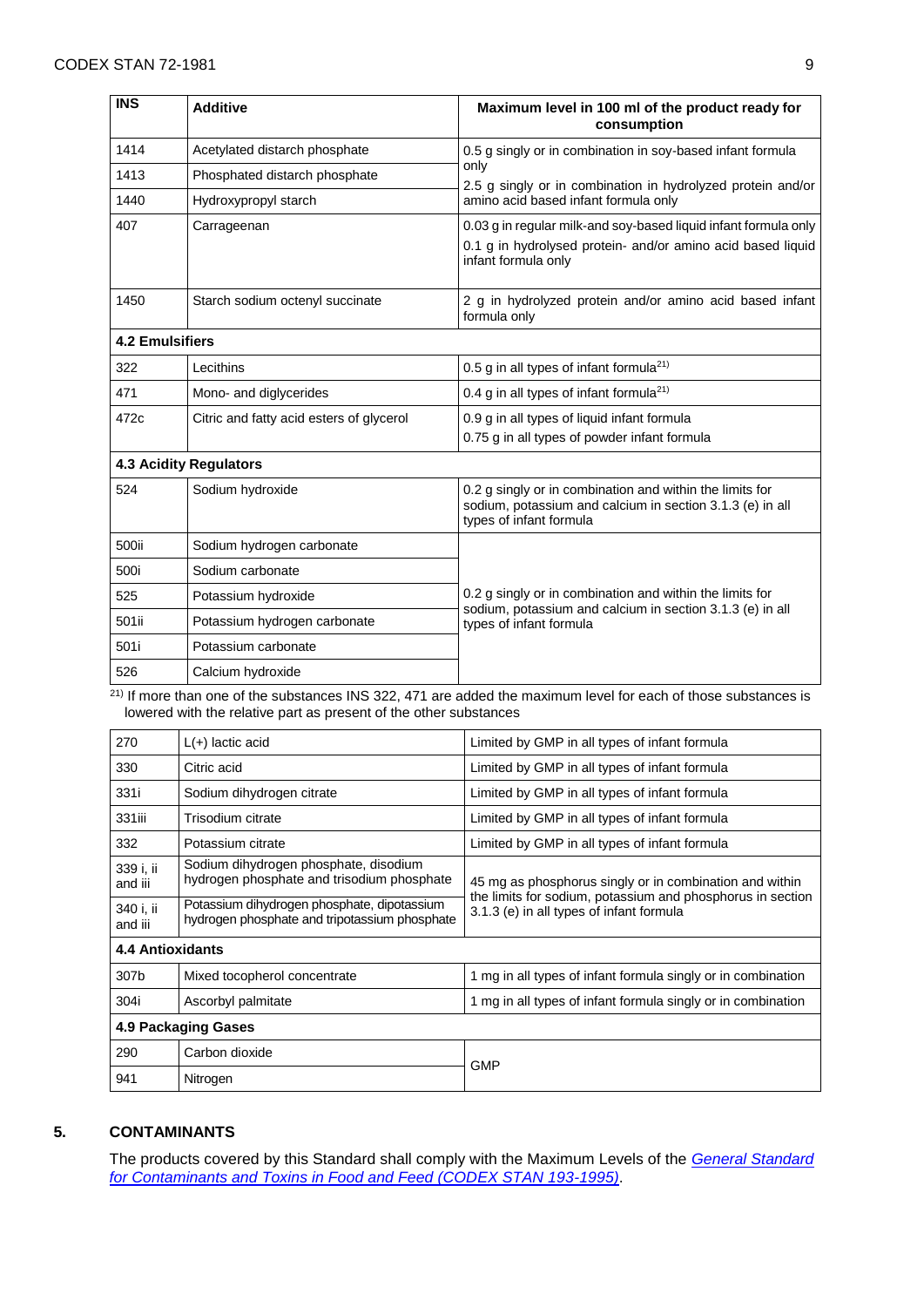The products covered by this Standard shall comply with the maximum residues limits for pesticides established by the Codex Alimentarius Commission.

# **6. HYGIENE**

- **6.1** It is recommended that the product covered by the provisions of this standard be prepared and handled in accordance with the appropriate sections of the *[General Principles of Food Hygiene](http://www.fao.org/fao-who-codexalimentarius/sh-proxy/en/?lnk=1&url=https%253A%252F%252Fworkspace.fao.org%252Fsites%252Fcodex%252FStandards%252FCAC%2BRCP%2B1-1969%252FCXP_001e.pdf)* (CAC/RCP 1- [1969\),](http://www.fao.org/fao-who-codexalimentarius/sh-proxy/en/?lnk=1&url=https%253A%252F%252Fworkspace.fao.org%252Fsites%252Fcodex%252FStandards%252FCAC%2BRCP%2B1-1969%252FCXP_001e.pdf) and other relevant Codex texts such as the *[Code of Hygienic Practice](http://www.fao.org/fao-who-codexalimentarius/sh-proxy/en/?lnk=1&url=https%253A%252F%252Fworkspace.fao.org%252Fsites%252Fcodex%252FStandards%252FCAC%2BRCP%2B66-2008%252FCXP_066e.pdf) for Powdered Formulae [for Infants and Young Children](http://www.fao.org/fao-who-codexalimentarius/sh-proxy/en/?lnk=1&url=https%253A%252F%252Fworkspace.fao.org%252Fsites%252Fcodex%252FStandards%252FCAC%2BRCP%2B66-2008%252FCXP_066e.pdf)* (CAC/RCP 66-2008).
- **6.2** The products should comply with any microbiological criteria established in accordance with the *Principles and Guidelines [for the Establishment and Application of Microbiological Criteria Related to](http://www.fao.org/fao-who-codexalimentarius/sh-proxy/en/?lnk=1&url=https%253A%252F%252Fworkspace.fao.org%252Fsites%252Fcodex%252FStandards%252FCAC%2BGL%2B21-1997%252FCXG_021e.pdf)  Foods* (CAC/GL [21-1997\).](http://www.fao.org/fao-who-codexalimentarius/sh-proxy/en/?lnk=1&url=https%253A%252F%252Fworkspace.fao.org%252Fsites%252Fcodex%252FStandards%252FCAC%2BGL%2B21-1997%252FCXG_021e.pdf)

# **7. PACKAGING**

- **7.1** The product shall be packed in containers which will safeguard the hygienic and other qualities of the food. When in liquid form, the product shall be packed in hermetically sealed containers; nitrogen and carbon dioxide may be used as packing media.
- **7.2** The containers, including packaging materials, shall be made only of substances which are safe and suitable for their intended uses. Where the Codex Alimentarius Commission has established a standard for any such substance used as packaging materials, that standard shall apply.

# **8. FILL OF CONTAINER**

In the case of products in ready-to-eat form, the fill of container shall be:

- (i) not less than 80% v/v for products weighing less than 150 g (5 oz.);
- (ii) not less than 85% v/v for products in the weight range 150-250 g (5-8 oz.); and
- (iii) not less than 90% v/v for products weighing more than 250 g (8 oz.) of the water capacity of the container. The water capacity of the container is the volume of distilled water at 20° C which the sealed container will hold completely filled.

# **9. LABELLING**

The requirements of the *[General Standard for the Labelling of Prepackaged Foods](http://www.fao.org/fao-who-codexalimentarius/sh-proxy/en/?lnk=1&url=https%253A%252F%252Fworkspace.fao.org%252Fsites%252Fcodex%252FStandards%252FCODEX%2BSTAN%2B1-1985%252FCXS_001e.pdf)* (CODEX STAN 1- [1985\),](http://www.fao.org/fao-who-codexalimentarius/sh-proxy/en/?lnk=1&url=https%253A%252F%252Fworkspace.fao.org%252Fsites%252Fcodex%252FStandards%252FCODEX%2BSTAN%2B1-1985%252FCXS_001e.pdf) the *[Guidelines on Nutrition Labelling](http://www.fao.org/fao-who-codexalimentarius/sh-proxy/en/?lnk=1&url=https%253A%252F%252Fworkspace.fao.org%252Fsites%252Fcodex%252FStandards%252FCAC%2BGL%2B2-1985%252FCXG_002e.pdf)* (CAC/GL 2-1985) and the *[Guidelines for Use of Nutrition](http://www.fao.org/fao-who-codexalimentarius/sh-proxy/en/?lnk=1&url=https%253A%252F%252Fworkspace.fao.org%252Fsites%252Fcodex%252FStandards%252FCAC%2BGL%2B23-1997%252FCXG_023e.pdf)  [and Health Claims](http://www.fao.org/fao-who-codexalimentarius/sh-proxy/en/?lnk=1&url=https%253A%252F%252Fworkspace.fao.org%252Fsites%252Fcodex%252FStandards%252FCAC%2BGL%2B23-1997%252FCXG_023e.pdf)* (CAC/GL 23-1997) apply to infant formula and formula for special medical purposes for infants. These requirements include a prohibition on the use of nutrition and health claims for foods for infants and young children except where specifically provided for in relevant Codex Standards or national legislation. In addition to these requirements the following specific provisions apply:

# **9.1 The Name of the Food**

- **9.1.1** The text of the label and all other information accompanying the product shall be written in the appropriate language(s).
- **9.1.2** The name of the product shall be either "Infant Formula" or any appropriate designation indicating the true nature of the product, in accordance with national usage.
- **9.1.3** The sources of protein in the product shall be clearly shown on the label.
- **9.1.4** If cows' milk is the only source of protein, the product may be labelled "Infant Formula Based on Cows' Milk".
- **9.1.5** A product which contains neither milk nor any milk derivative shall be labelled "contains no milk or milk products" or an equivalent phrase.

# **9.2 List of Ingredients**

- **9.2.1** A complete list of ingredients shall be declared on the label in descending order of proportion except that in the case of added vitamins and minerals, these ingredients may be arranged as separate groups for vitamins and minerals. Within these groups the vitamins and minerals need not be listed in descending order of proportion.
- **9.2.2** The specific name shall be declared for ingredients of animal or plant origin and for food additives. In addition, appropriate class names for these ingredients and additives may be included on the label.

# **9.3 Declaration of Nutritive Value**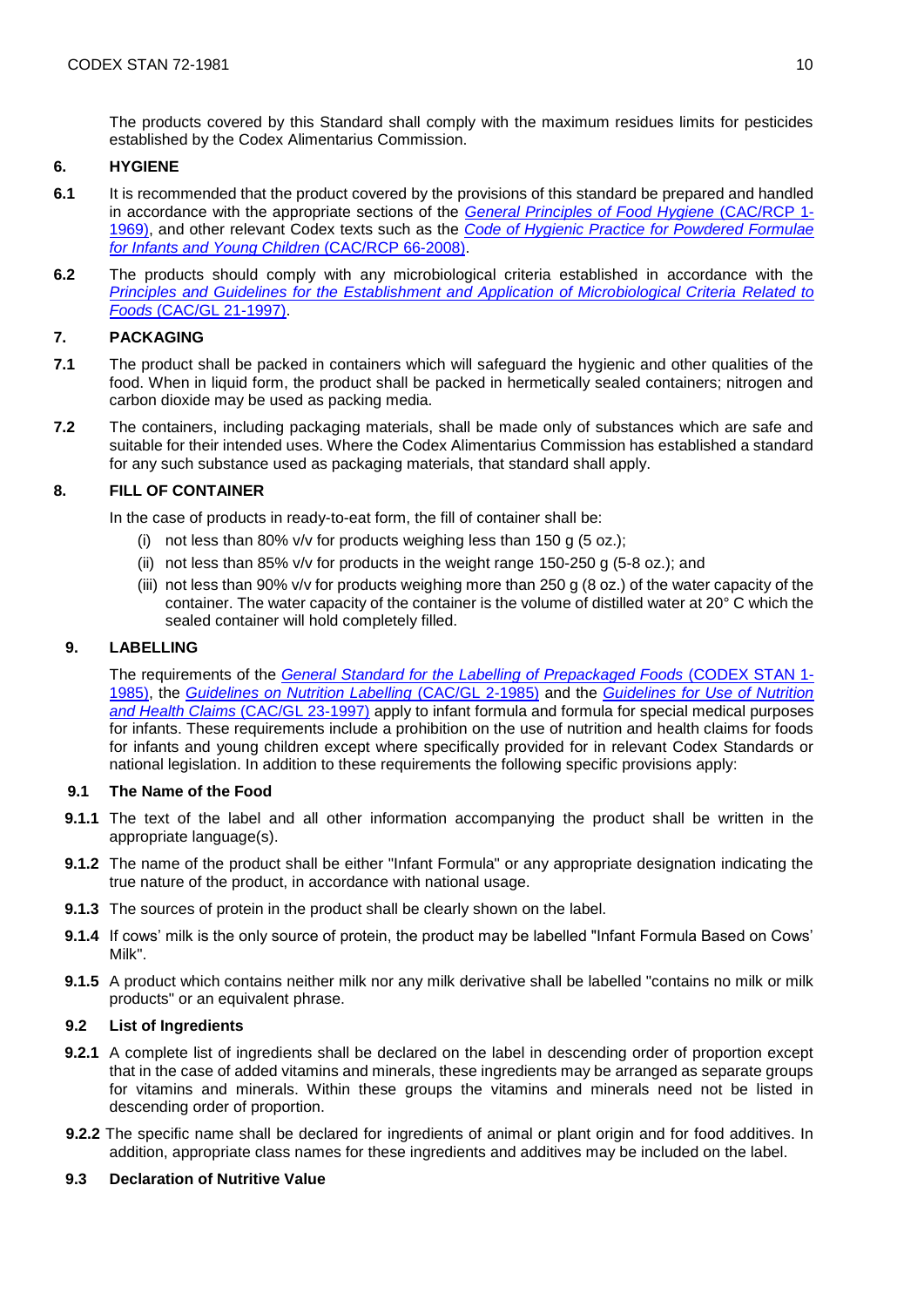The declaration of nutrition information shall contain the following information which should be in the following order:

- a) the amount of energy, expressed in kilocalories (kcal) and/or kilojoules (kJ), and the number of grammes of protein, carbohydrate and fat per 100 grammes or per 100 millilitres of the food as sold as well as per 100 millilitres of the food ready for use, when prepared according to the instructions on the label.
- b) the total quantity of each vitamin, mineral, choline as listed in paragraph 3.1.3 and any other ingredient as listed in paragraph 3.2 of this Standard per 100 grammes or per 100 millilitres of the food as sold as well as per 100 millilitres of the food ready for use, when prepared according to the instructions on the label.
- c) In addition, the declaration of nutrients in a) and b) per 100 kilocalories (or per 100 kilojoules) is permitted.

## **9.4 Date Marking and Storage Instructions**

**9.4.1** The date of minimum durability (preceded by the words "best before") shall be declared by the day, month and year in uncoded numerical sequence except that for products with a shelf-life of more than three months, the month and year will suffice. The month may be indicated by letters in those countries where such use will not confuse the consumer.

In the case of products requiring a declaration of month and year only, and the shelf-life of the product is valid to the end of a given year, the expression "end (stated year)" may be used as an alternative.

**9.4.2** In addition to the date, any special conditions for the storage of the food shall be indicated if the validity of the date depends thereon.

Where practicable, storage instructions shall be in close proximity to the date marking.

#### **9.5 Information for Use**

- **9.5.1** Products in liquid form may be used either directly or in the case of concentrated liquid products, must be prepared with water that is safe or has been rendered safe by previous boiling before feeding, according to directions for use. Products in powder form should be reconstituted with water that is safe or has been rendered safe by previous boiling for preparation. Adequate directions for the appropriate preparation and handling should be in accordance with Good Hygienic Practice.
- **9.5.2** Adequate directions for the appropriate preparations and use of the product, including its storage and disposal after preparation, i.e. that formula remaining after feeding should be discarded, shall appear on the label and in any accompanying leaflet.
- **9.5.3** The label shall carry clear graphic instructions illustrating the method of preparation of the product.
- **9.5.4** The directions should be accompanied by a warning about the health hazards of inappropriate preparation, storage and use.
- **9.5.5** Adequate directions regarding the storage of the product after the container has been opened, shall appear on the label and in any accompanying leaflet.

# **9.6 Additional Labelling Requirements**

- **9.6.1** Labels should not discourage breastfeeding. Each container label shall have a clear, conspicuous and easily readable message which includes the following points:
	- a) the words "important notice" or their equivalent;
	- b) the statement "Breast milk is the best food for your baby" or a similar statement as to the superiority of breastfeeding or breast milk;
	- c) a statement that the product should only be used on advice of an independent health worker as to the need for its use and the proper method of use.
- **9.6.2** The label shall have no pictures of infants and women nor any other picture or text which idealizes the use of infant formula.
- **9.6.3** The terms "humanized", "maternalized" or other similar terms shall not be used.
- **9.6.4** Information shall appear on the label to the effect that infants should receive complementary foods in addition to the formula, from an age that is appropriate for their specific growth and development needs, as advised by an independent health worker, and in any case from the age over six months.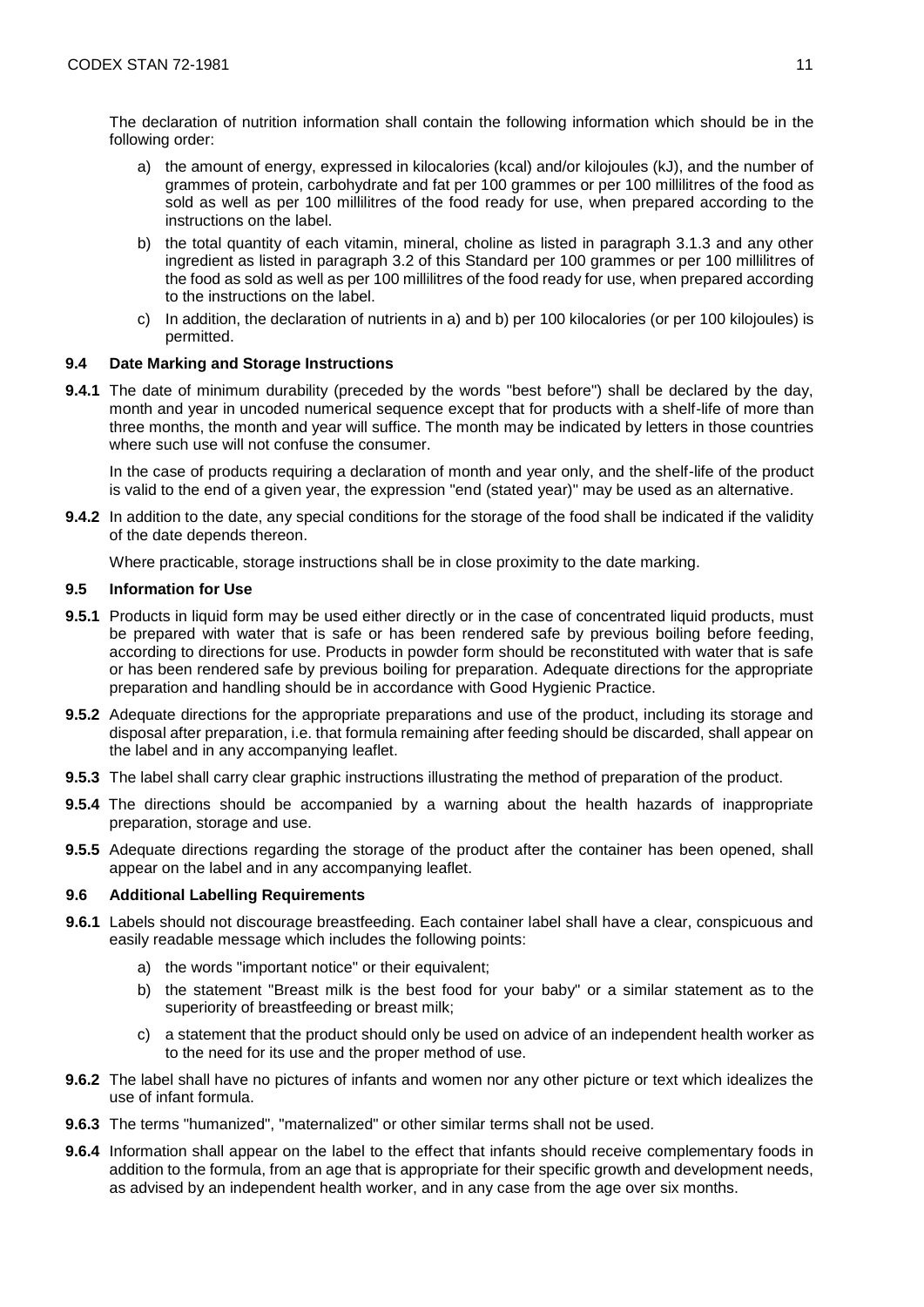**9.6.5** The products shall be labelled in such a way as to avoid any risk of confusion between infant formula, follow-up formula, and formula for special medical purposes.

# **10. METHODS OF ANALYSIS AND SAMPLING**

For checking the compliance with this Standard, the methods of analysis contained in the *[Recommended Methods of Analysis and Sampling](http://www.fao.org/fao-who-codexalimentarius/sh-proxy/fr/?lnk=1&url=https%253A%252F%252Fworkspace.fao.org%252Fsites%252Fcodex%252FStandards%252FCODEX%2BSTAN%2B234-1999%252FCXS_234e.pdf)* (CODEX STAN 234-1999) relevant to the provisions in this standard, shall be used.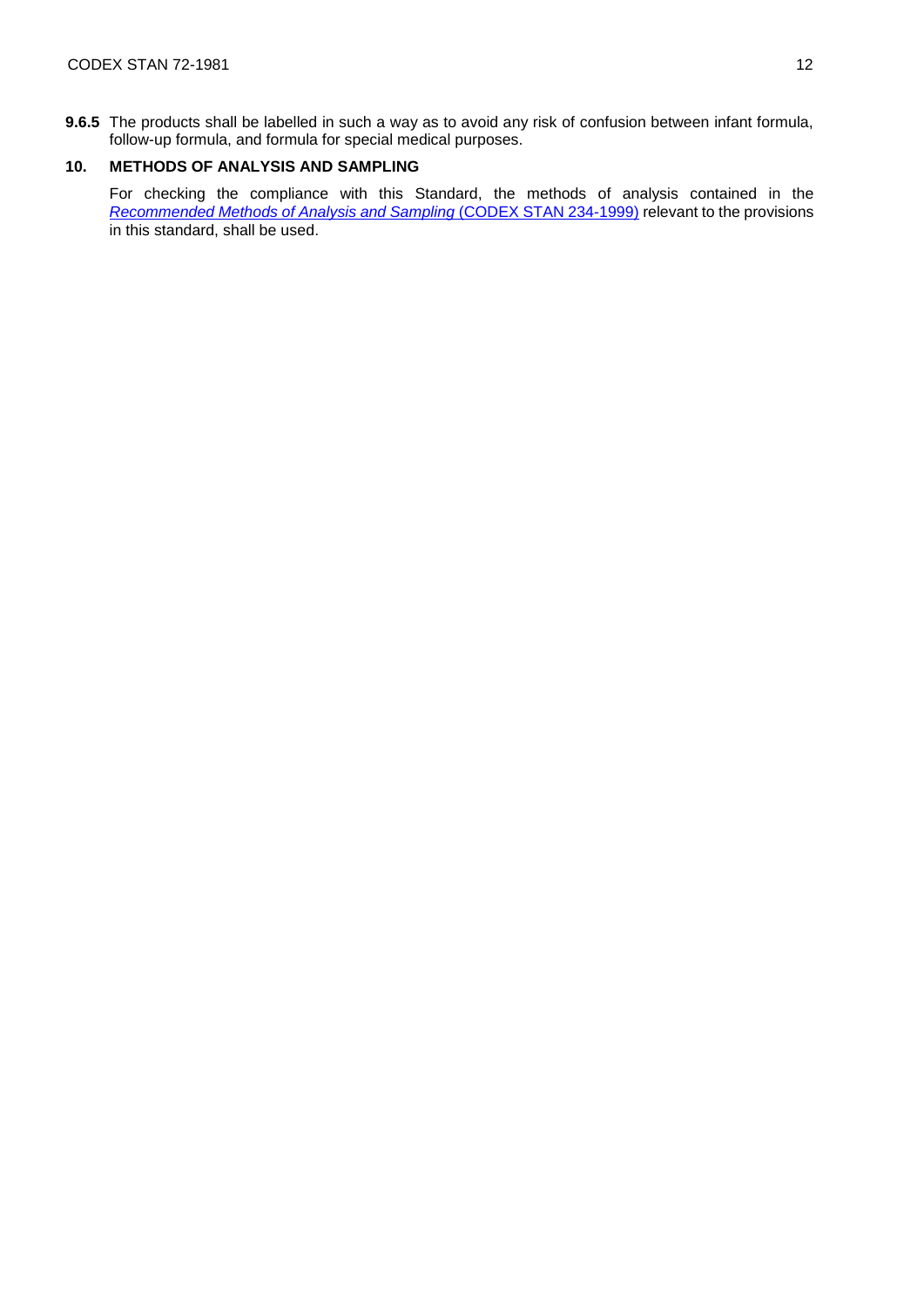#### **Essential and semi-essential amino acids in breast milk\***

For the purpose of this Standard the essential and semi-essential amino acids in human milk from published studies which report measurements of the total nitrogen content and/or the calculation method of the protein content, expressed as mg per g of nitrogen and as mg per 100 kcal are listed.

The average level of an amino acid (mg per g of nitrogen) from each study was used to calculate the corresponding amino acid content per 100 kcal of an infant formula with the minimum protein content of 1.8 g/ 100 kcal accepted in this Standard (mg amino acid/g nitrogen in breast-milk divided by the nitrogen conversion factor of 6.25 and multiplied by 1.8).

The mean of the sums of the average amino acid levels from all studies was converted in the same manner to the average amounts of an amino acid per g of protein (total nitrogen x 6.25) and per 100 kcal of energy (columns 19 and 20 of the table).

National authorities may use all of the listed values.

\* *Adapted from Koletzko B, Baker S, Cleghorn G, et al, Global standard for the composition of infant formula: Recommendations of ESPGHAN coordinated international expert group. J Pediatr Gastroenterol Nutr. 2005;41:584-599.*

|                      |               | Lönnerdal<br><b>Bindels &amp; Harzer</b><br>Villalpando et al. (1998)<br>Darragh &<br>Janas et al.<br>&Forsum (1985)<br>(1987)<br>Moughan (1998)<br>(1985) |                               | Räihä et al. (2002) mod<br>Nayman et al. (1979) |     | Yonekubo et al.<br>(1991)             |     | Mean of all amino acids<br>contents                   |     |          |       |                                                                                       |     |                               |     |          |            |           |          |
|----------------------|---------------|------------------------------------------------------------------------------------------------------------------------------------------------------------|-------------------------------|-------------------------------------------------|-----|---------------------------------------|-----|-------------------------------------------------------|-----|----------|-------|---------------------------------------------------------------------------------------|-----|-------------------------------|-----|----------|------------|-----------|----------|
|                      | Pooled banked | milk at 4-16 weeks                                                                                                                                         | days at 10-14<br>weeks (n=20) | Pooled over 20                                  |     | 24 hours, pooled<br>at 5 weeks (n=10) |     | 24 hours, pooled<br>at 8 weeks (n=10)   Mexico (n=40) |     |          |       | 24 hours, pooled at 4-6 months<br>Pooled banked milk at<br>Houston (n=40)<br>>1 month |     | Milk at 21 days -<br>2 months |     |          |            |           |          |
| mg amino acid<br>per | g N           | 100 kcal                                                                                                                                                   | l g N                         | 100 kcal $qN$                                   |     | 100 kcal $qN$                         |     | 100 kcal $\vert$ g N                                  |     | 100 kcal | l g N | 100 kcal                                                                              | q N | 100 kcal                      | g N | 100 kcal | g nitrogen | g protein | 100 kcal |
| Cysteine             | 111           | 32                                                                                                                                                         | 173                           | 50                                              | 108 | 31                                    | 101 | 29                                                    | 167 | 48       | 134   | 39                                                                                    | 133 | 38                            | 118 | 34       | 131        | 21        | 38       |
| Histidine            | 111           | 32                                                                                                                                                         | 156                           | 45                                              | 255 | 73                                    | 112 | 32                                                    | 112 | 32       | 108   | 31                                                                                    | 122 | 35                            | 150 | 43       | 141        | 23        | 41       |
| <b>Isoleucine</b>    | 242           | 70                                                                                                                                                         | 333                           | 96                                              | 376 | 108                                   | 306 | 88                                                    | 292 | 84       | 331   | 95                                                                                    | 300 | 86                            | 374 | 108      | 319        | 51        | 92       |
| Leucine              | 457           | 132                                                                                                                                                        | 598                           | 172                                             | 713 | 205                                   | 611 | 176                                                   | 528 | 152      | 541   | 156                                                                                   | 572 | 165                           | 667 | 192      | 586        | 94        | 169      |
| Lysine               | 314           | 90                                                                                                                                                         | 406                           | 117                                             | 522 | 150                                   | 365 | 105                                                   | 366 | 105      | 408   | 118                                                                                   | 361 | 104                           | 421 | 121      | 395        | 63        | 114      |
| Methionine           | 78            | 22                                                                                                                                                         | 90                            | 26                                              | 89  | 26                                    | 73  | 21                                                    | 99  | 29       | 76    | 22                                                                                    | 83  | 24                            | 92  | 26       | 85         | 14        | 24       |
| Phenylalanine        | 153           | 44                                                                                                                                                         | 243                           | 70                                              | 344 | 99                                    | 183 | 53                                                    | 440 | 127      | 439   | 126                                                                                   | 217 | 62                            | 240 | 69       | 282        | 45        | 81       |
| Threonine            | 217           | 62                                                                                                                                                         | 316                           | 91                                              | 344 | 99                                    | 251 | 72                                                    | 248 | 71       | 242   | 70                                                                                    | 256 | 74                            | 269 | 77       | 268        | 43        | 77       |
| Tryptophan           | <b>NA</b>     |                                                                                                                                                            | <b>NA</b>                     |                                                 | 172 | 50                                    | 79  | 23                                                    | 112 | 32       | 89    | 26                                                                                    | 111 | 32                            | 122 | 35       | 114        | 18        | 33       |
| Tyrosine             | 201           | 58                                                                                                                                                         | 241                           | 69                                              | 369 | 106                                   | 191 | 55                                                    | 292 | 84       | 299   | 86                                                                                    | 233 | 67                            | 249 | 72       | 259        | 42        | 75       |
| Valine               | 253           | 73                                                                                                                                                         | 327                           | 94                                              | 376 | 108                                   | 267 | 77                                                    | 286 | 82       | 331   | 95                                                                                    | 317 | 91                            | 364 | 105      | 315        | 50        | 90       |

#### **References**

Bindels JG, Harzer G (1985) Aminosäuren- und Proteinzusammensetzung der Frauenmilch im Verlauf der Laktation. Ernährungs-Umschau 32: 223-224

Darragh AJ, Moughan PJ (1998) The amino acid composition of human milk corrected for amino acid digestibility. Br. J. Nutr. 80: 25-34

Janas LM, Picciano MF, Hatch TF (1987) Indices of protein metabolism in term infants fed either human milk or formulas with reduced protein concentration and various whey/casein ratios. J. Pediatr. 110: 838-848

Lönnerdal B, Forsum E (1985) Casein content of human milk. Am. J. Clin. Nutr. 41: 113-120

Räihä NCR, Fazzolari-Nesci A, Cajozzo C, Puccio G, Monestier A, Moro G, Minoli I, Haschke-Becher E, Bachmann C, Van't Hof M, Carrié Fässler A-L, Haschke F (2002) Whey predominant, whey modified infant formula with protein/ ratio of 1.8 g/100 kcal: adequate and safe for term infants from birth to four months. J. Pediatr. Gastroenterol. Nutr. 35: 275-281

Villalpando S, Butte NF, Flores-Huerta S, Thotathuchery M (1998) Qualitative analysis of human milk produced by women consuming a maize-predominant diet typical of rural Mexico. Ann. Nutr. Metab. 42: 23-32

Yonekubo A, Onoda T, Humikara M, Hudohta K, Yamamoto Y. (1989) Total and free amino acid composition of the Japanese breast milk. J Jap Soc Nutr Food Sci 42: 194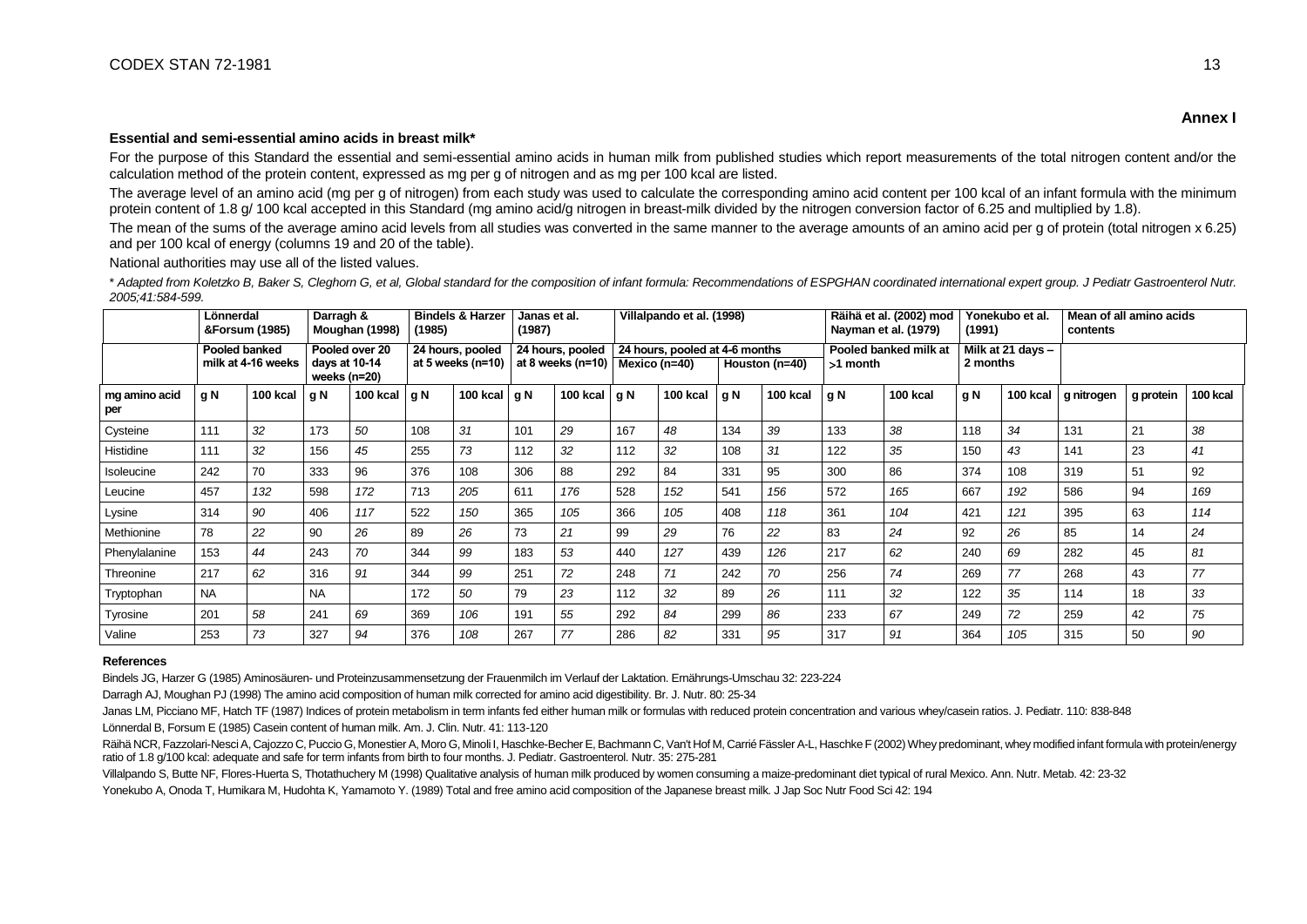### **GENERAL PRINCIPLES FOR ESTABLISHING MINIMUM AND MAXIMUM VALUES FOR THE ESSENTIAL COMPOSITION OF INFANT FORMULA**

- **1.** The goal of establishing minimum and maximum values is to provide safe and nutritionally adequate infant formula products that meet the normal nutritional requirements of infants.
- **2.** A nutritionally adequate infant formula will promote growth and development consistent with science based standards and meet the nutritional requirements of infants when fed as a sole source of nutrition during the first months of life up to the introduction of appropriate complementary feeding.
- **3.** The values to be established are based on an independent evaluation, in particular of the scientific evidence of the amounts needed to meet the nutritional requirements of infants, considering relevant human infant studies and the composition of breast-milk.
- **4.** In addition to the principles set out in No. 3, when setting minimum and maximum values, consideration will also be given to the safety of such values.

For nutrients with a documented risk of adverse health effects the upper levels to be taken into account will be determined using a science-based risk assessment approach. Where scientific data are not sufficient for a science-based risk assessment, consideration should be given to an established history of apparently safe use of the nutrient in infants, as appropriate. Values derived on the basis of meeting the nutritional requirements of infants and an established history of apparently safe use should be considered as interim guidance upper levels. The approach to setting maximum and upper guidance values shall be made transparent and comprehensible.

- **5.** When establishing minimum and maximum amounts, the following should also be taken into account:
	- **a)** bioavailability, processing losses and shelf-life stability from the ingredients and formula matrix,
	- **b)** total levels of a nutrient in infant formula, taking into account both naturally occurring nutrients in the ingredients and added nutrients, and
	- **c)** the inherent variability of nutrients in ingredients and in water that may be added to the infant formula during manufacture.
- **6.** Overages for individual nutrients, as appropriate, to ensure that the required minimum levels are met throughout the shelf-life of the formula, will be included in the maximum value.
- **7.** In establishing minimum or maximum amounts of nutrients per 100 kcal (or per 100 kJ) of infant formula based on consideration of reference values for the nutrients expressed as units per daily intake or per kilogram of body weight, the following assumptions will be considered:
	- a) The mean intake of prepared formula for infants from birth to six months of age is 750 ml per day, and
	- b) a representative body weight for an infant over this period is 5 kg, and
	- c) a representative caloric intake of an infant over this period is 500 kcal per day (or 100 kcal/kg/day).

Modifications of the approach may be needed when there is justification for deviating from one or more of these assumptions with regard to the specific formula product or specific infant population group.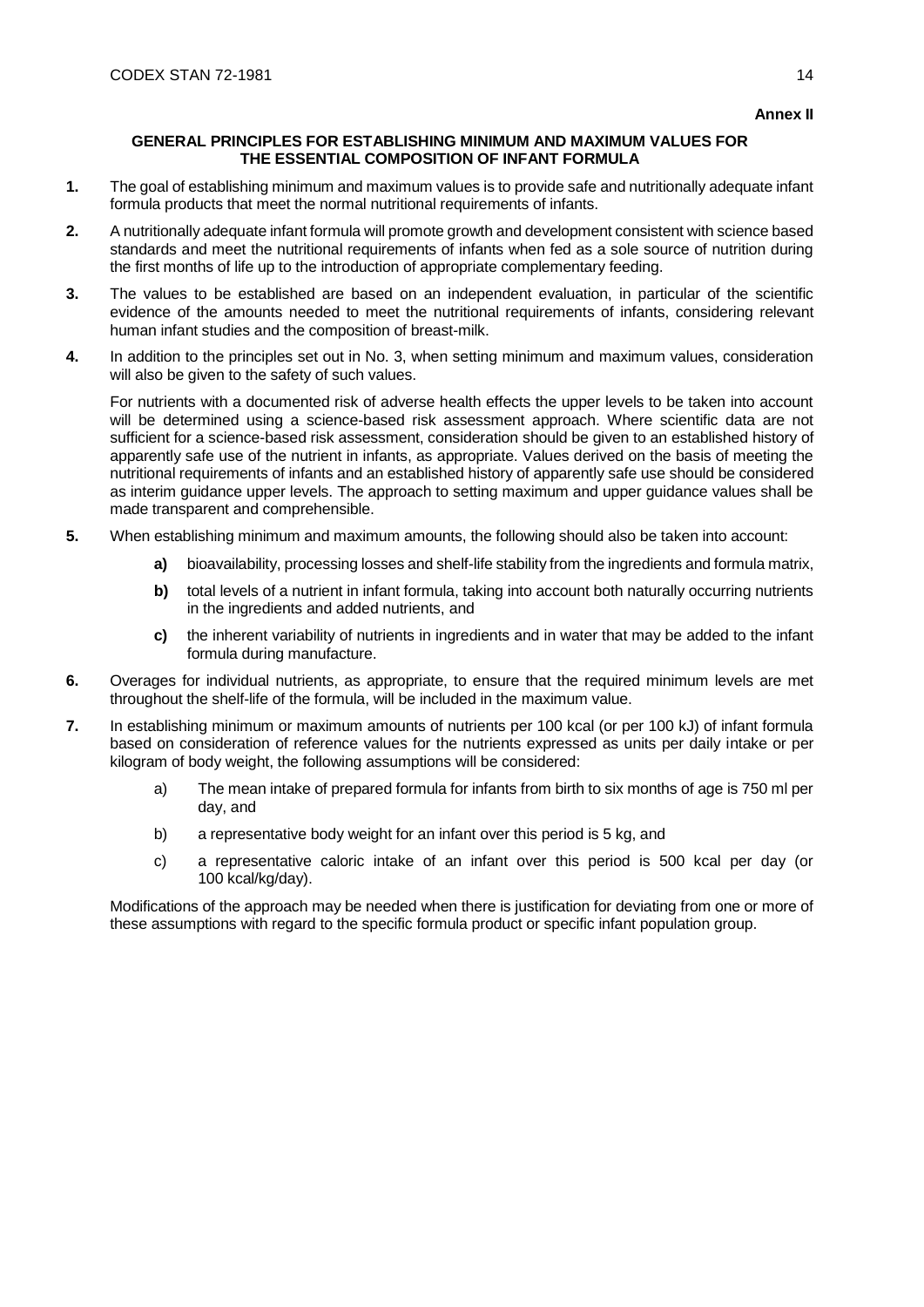# **SECTION B: FORMULA FOR SPECIAL MEDICAL PURPOSES INTENDED FOR INFANTS**

### **1. SCOPE**

- **1.1** This section of the Standard applies to Formula for Special Medical Purposes Intended for Infants in liquid or powdered form intended for use, where necessary, as a substitute for human milk or infant formula in meeting the special nutritional requirements arising from the disorder, disease or medical condition for whose dietary management the product has been formulated.
- **1.2** This section of the Standard contains compositional, quality, labelling and safety requirements for Formula for Special Medical Purposes Intended for Infants.
- **1.3** Only products that comply with the criteria laid down in the provisions of this section of this standard would be accepted for marketing as formula for special medical purposes intended for infants.
- **1.4** The application of this section of the Standard should take into account, as appropriate for the products to which the section applies and the special needs of the infants for whom they are intended, the recommendations made in the International Code of Marketing of Breast-milk Substitutes (1981), the Global Strategy for Infant and Young Child Feeding and World Health Assembly resolution WHA54.2 (2001).

# **2. DESCRIPTION**

### **2.1 Product definition**

- **2.1.1** Formula for Special Medical Purposes Intended for Infants means a substitute for human milk or infant formula that complies with Section 2, Description, of the *[Standard for the Labelling of and Claims for Foods](http://www.fao.org/fao-who-codexalimentarius/sh-proxy/en/?lnk=1&url=https%253A%252F%252Fworkspace.fao.org%252Fsites%252Fcodex%252FStandards%252FCODEX%2BSTAN%2B180-1991%252FCXS_180e.pdf)  [for Special Medical Purposes](http://www.fao.org/fao-who-codexalimentarius/sh-proxy/en/?lnk=1&url=https%253A%252F%252Fworkspace.fao.org%252Fsites%252Fcodex%252FStandards%252FCODEX%2BSTAN%2B180-1991%252FCXS_180e.pdf)* (CODEX STAN 180-1991) and is specially manufactured to satisfy, by itself, the special nutritional requirements of infants with specific disorders, diseases or medical conditions during the first months of life up to the introduction of appropriate complementary feeding.
- **2.1.2** See Section A 2.1.2

### **2.2 Other Definitions**

See Section A 2.2

# **3. ESSENTIAL COMPOSITION AND QUALITY FACTORS**

### **3.1 Essential Composition**

- **3.1.1** Formula for Special Medical Purposes intended for Infants is a product based on ingredients based of animal, plant and/or synthetic origin suitable for human consumption. All ingredients and food additives shall be gluten-free.
- **3.1.2** The composition of Formula for Special Medical Purposes Intended for Infants shall be based on sound medical and nutritional principles. The nutritional safety and adequacy of the formula shall be scientifically demonstrated to support growth and development in the infants for whom it is intended, as appropriate for the specific products and indications. Their use shall be demonstrated by scientific evidence to be beneficial in the dietary management of the infants for whom it is intended.
- **3.1.3** The energy content and nutrient composition of Formula for Special Medical Purposes intended for infants shall be based on the requirements for infant formula as given in sections A 3.1.2 and A 3.1.3, except for the compositional provisions which must be modified to meet the special nutritional requirements arising from the disease(s), disorder(s) or medical condition(s) for whose dietary management the product is specifically formulated, labelled and presented.
- **3.1.4** In addition to the requirements in 3.1.3 the following requirements shall also be taken into account, where appropriate:

| <b>Minimum</b> | <b>Maximum</b> | <b>GUL</b> |
|----------------|----------------|------------|
| 1.5            | $\blacksquare$ | 10         |
| 0.4            | -              | 2.4        |
|                |                |            |
| <b>Minimum</b> | <b>Maximum</b> | <b>GUL</b> |
| 1.5            | $\,$           | 10         |
| 0.4            | -              | 2.4        |
|                |                |            |

**3.2 Optional ingredients**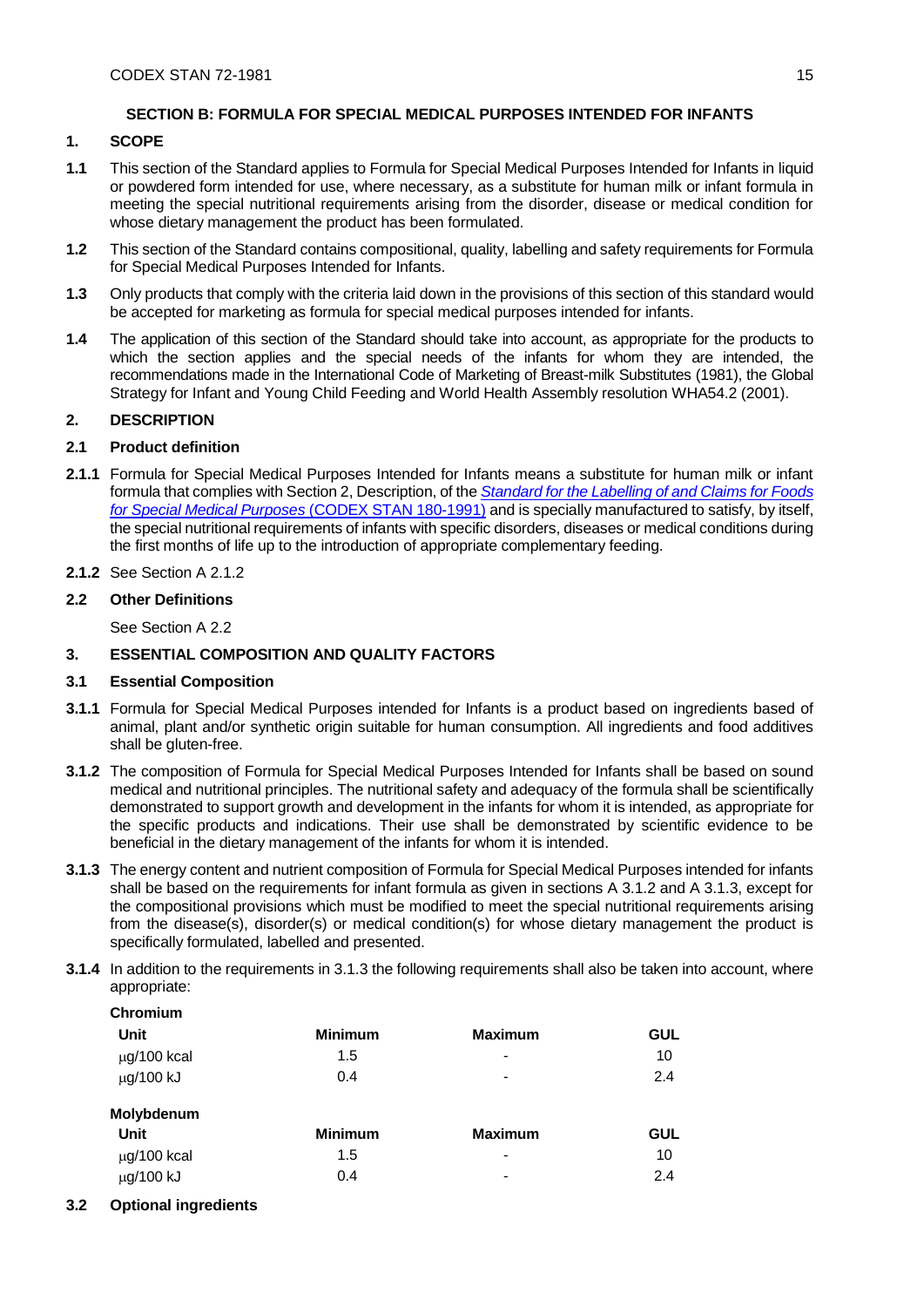- **3.2.1** In addition to the compositional requirements listed under 3.1.3, other ingredients may be added in order to provide substances ordinarily found in human milk or required to ensure that the formulation is suitable as the sole source of nutrition for the infant and for the dietary management of his/her disease, disorder or medical condition.
- **3.2.2** The suitability for the intended special medical purpose, the suitability for the particular nutritional use of infants and the safety of these substances shall be scientifically demonstrated. The formula shall contain sufficient amounts of these substances to achieve the intended effect.
- **3.2.3** Only L(+)lactic acid producing cultures may be used in Formulas for Special Medical Purposes for infants if shown to be safe and appropriate for use in these vulnerable populations.

# **3.3 Vitamin Compounds and Mineral Salts**

See Section A 3.4

**3.4 Consistency and Particle Size**

See Section A 3.5

**3.5 Purity Requirements**

See Section A 3.6

**3.6 Specific Prohibitions**

See Section A 3.7

**4. FOOD ADDITIVES**

See Section A 4.

**5. CONTAMINANTS**

See Section A 5.

# **6. HYGIENE**

See Section A 6.

# **7. PACKAGING**

See Section A 7.

# **8. FILL OF CONTAINER**

See Section A 8.

# **9. LABELLING**

See introductory paragraph of Section A 9.

# **9.1 The Name of the Food**

- **9.1.1** See Section A 9.1.1
- **9.1.2** The name of the product shall be "Formula for Special Medical Purposes Intended for Infants" or any appropriate designation indicating the true nature of the product, in accordance with national usage.
- **9.1.3** If cows' milk is the only source of protein, the product may be labelled "Formula for Special Medical Purposes Intended for Infants Based on Cows' Milk".

# **9.2 List of Ingredients**

See Section A 9.2

# **9.3 Declaration of Nutritive Value**

Formula for Special Medical Purposes Intended for Infants shall be labelled with complete nutrition labelling according to Section 4.2 of *[Standard for the Labelling of and Claims for Foods for Special Medical](http://www.fao.org/fao-who-codexalimentarius/sh-proxy/en/?lnk=1&url=https%253A%252F%252Fworkspace.fao.org%252Fsites%252Fcodex%252FStandards%252FCODEX%2BSTAN%2B180-1991%252FCXS_180e.pdf)  Purposes* [\(CODEX STAN 180-1991\).](http://www.fao.org/fao-who-codexalimentarius/sh-proxy/en/?lnk=1&url=https%253A%252F%252Fworkspace.fao.org%252Fsites%252Fcodex%252FStandards%252FCODEX%2BSTAN%2B180-1991%252FCXS_180e.pdf)

# **9.4 Date Marking and Storage Instructions**

See Section A 9.4

# **9.5 Information for Use**